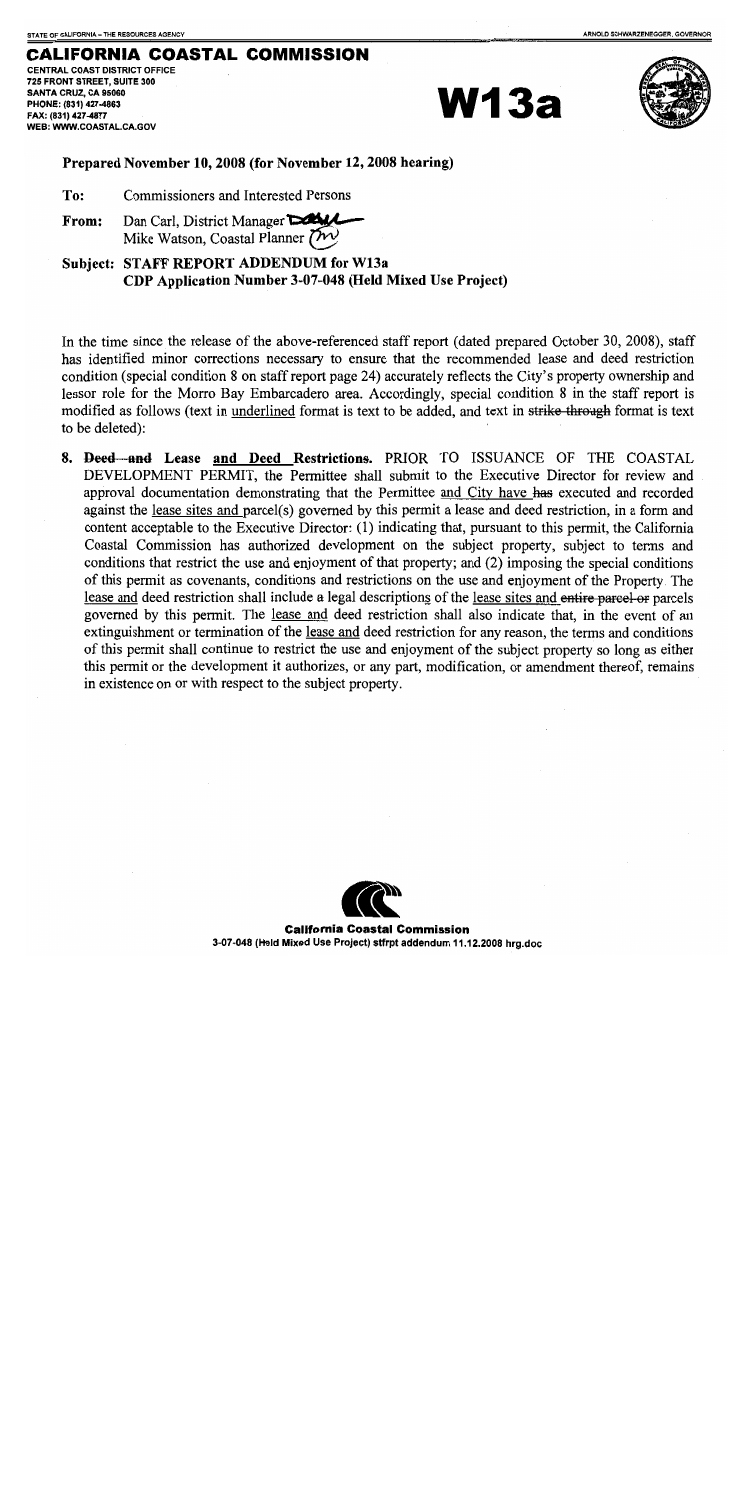# CALIFORNIA COASTAL COMMISSION

**CENTRAL COAST DISTRICT OFFICE 725 FRONT STREET, SUITE 300 SANTA CRUZ, CA 95060 PHONE: (831) 427-4863 FAX: (831) 427-4877 WEB: WWW.COASTAL.CA.GOV**

W13a



| Filed:                    | 02/21/2008                 |
|---------------------------|----------------------------|
| $180th$ day:              | N/A (extended to 270 days) |
| $270^{\text{th}}$ day:    | 11/17/2008                 |
| Staff report prepared:    | 10/30/2008                 |
| Staff Report prepared by: | M.Watson                   |
| Staff Report approved by: | D.Carl                     |
| Hearing date:             | 11/12/2008                 |

# COASTAL DEVELOPMENT PERMIT APPLICATION

|                                                                                                                                     | Application number 3-07-048, Held Mixed Use Project                                                                                                                                                                                                                                                                                                                                                |
|-------------------------------------------------------------------------------------------------------------------------------------|----------------------------------------------------------------------------------------------------------------------------------------------------------------------------------------------------------------------------------------------------------------------------------------------------------------------------------------------------------------------------------------------------|
|                                                                                                                                     |                                                                                                                                                                                                                                                                                                                                                                                                    |
|                                                                                                                                     | and 591 Embarcadero Road (APN 066-137-001) adjacent to and over Morro<br>Bay itself in the City of Morro Bay, San Luis Obispo County.                                                                                                                                                                                                                                                              |
| <b>Project description</b>                                                                                                          | Demolition of two existing residences, two retail stores, a carport, fencing, a<br>floating dock, patio deck, and related structures, and construction of a two-<br>story mixed development project that includes two commercial lease spaces,<br>six hotel units, six parking spaces, two public restrooms, a new floating dock,<br>and public access improvements to and along the bay frontage. |
| <b>Local Approvals</b> Concept Plan Approval of Conditional Use Permit UP0-140, City of Morro<br>Bay City Council, August 27, 2007. |                                                                                                                                                                                                                                                                                                                                                                                                    |
|                                                                                                                                     |                                                                                                                                                                                                                                                                                                                                                                                                    |
|                                                                                                                                     | <b>Staff Recommendation  Approval with Conditions</b>                                                                                                                                                                                                                                                                                                                                              |

# A. Staff Recommendation

# 1. Summary of Staff Recommendation

The Applicants propose to demolish the existing retail, residential, and related decking development on the site, and to construct a new mixed-use development consisting of commercial lease space and a sixunit visitor-serving inn in its place. The new development includes roughly 1,200 square feet of commercial lease space, two public restrooms and utility space totaling 977 square feet, 1,818 square feet of covered parking, and two overnight units of approximately 1,510 square feet on the first floor and approximately 3,065 square feet of visitor-serving accommodations (four overnight units) on the second level. The development is made up of two main structures roughly 31 feet by 88 feet, and 25 feet in height, that are separated by a 27-foot wide driveway/courtyard. Parking requirements would be addressed by six parking spaces (two ADA accessible spaces) in carports beneath the second floor development, and through an in-lieu fee (calculated based on an additional 7 spaces, \$105,000) into the

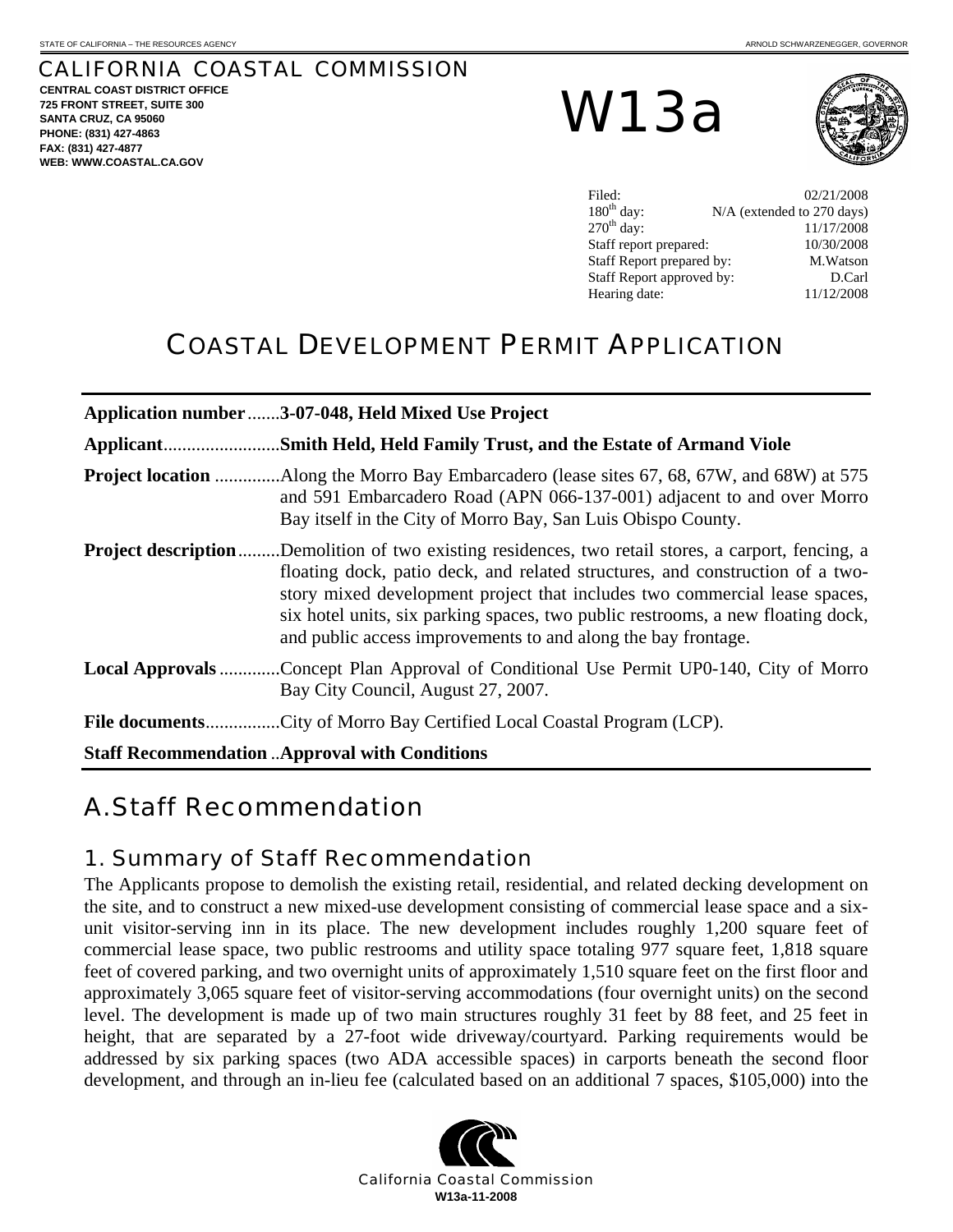#### CDP Application 3-07-048 Held Mixed Use Project Page 2

City's parking fee fund.

As designed, the proposed project will expand visitor-serving uses on the Morro Bay Embarcadero with the establishment of six overnight rooms and two visitor-serving commercial retail units. The proposed project will also provide new public access opportunities by expanding lateral public access along 90 feet of bay frontage; a critical link in the central Embarcadero shoreline access trail and a segment of the California Coastal Trail. A lateral public access boardwalk will be constructed over the existing rock and mortar bulkhead that slopes into the bay, and a 325-foot reconstructed public view deck will be provided adjacent to the lateral accessway. Vertical access will be provided via the 27-foot wide shared driveway/courtyard between the two buildings, and a new floating dock will provide for expanded boating use.

Notwithstanding the public recreational and visitor-serving value of these improvements, the proposed project includes several elements that raise Coastal Act consistency issues, primarily related to ensuring that the public access components of the project are adequate, and will function appropriately over the long term to ensure that the project's access components are successful. The Coastal Act direction (and LCP guidance) applicable to the site clearly requires that development here maximize public recreational access and visitor-serving opportunities. Given that it is a public property, and includes development over and into public trust resources of the Bay itself, this direction is only magnified, and it is clear that a significant and extraordinary public benefit is required. In other words, the Coastal Act requires that this site be developed with truly exceptional public recreational/visitor-serving access components that are sited and designed in such a way as to provide maximum public benefit, and dictates that anything less cannot be found Coastal Act consistent.

Fortunately, the Applicants' proposed project provides a strong foundation from which to make adjustments in this regard, and staff has worked closely with the Applicants to identify mutually agreeable modifications to the project that can address Coastal Act inconsistencies appropriately in this case. Specifically, the adjustments necessary to bring the project into conformance with the Coastal Act include widening the lateral access boardwalk to 10 feet along the entire bay frontage; ensuring future bay side lateral access connectivity to adjacent properties; redesigning the driveway/courtyard so that it acts as an accessway in which cars are sometime allowed (e.g., use of cobbles or pavers to identify and delineate public vertical access, bollards at the entrance to limit use of the driveway to hotel patrons and to minimize user conflicts, covering the carport areas to hide cars, etc.); ensuring that the new floating dock is available for general public use; providing detail on access management over time; and requiring in-lieu fees to address parking deficiencies and to mitigate for low-cost overnight accommodations (consistent with the Commission's practice in this respect in recent Morro Bay cases).

As proposed and conditioned by this permit, the project will expand visitor-serving uses on the Morro Bay Embarcadero with the establishment of six overnight rooms and two visitor-serving commercial retail units. The proposed project will also provide new public recreational access opportunities by expanding lateral public access along 90 feet of bay frontage, a critical link in both the central Embarcadero shoreline access trail and the California Coastal Trail. A public access view deck will be constructed in roughly the same location as the existing private patio with connections to the lateral

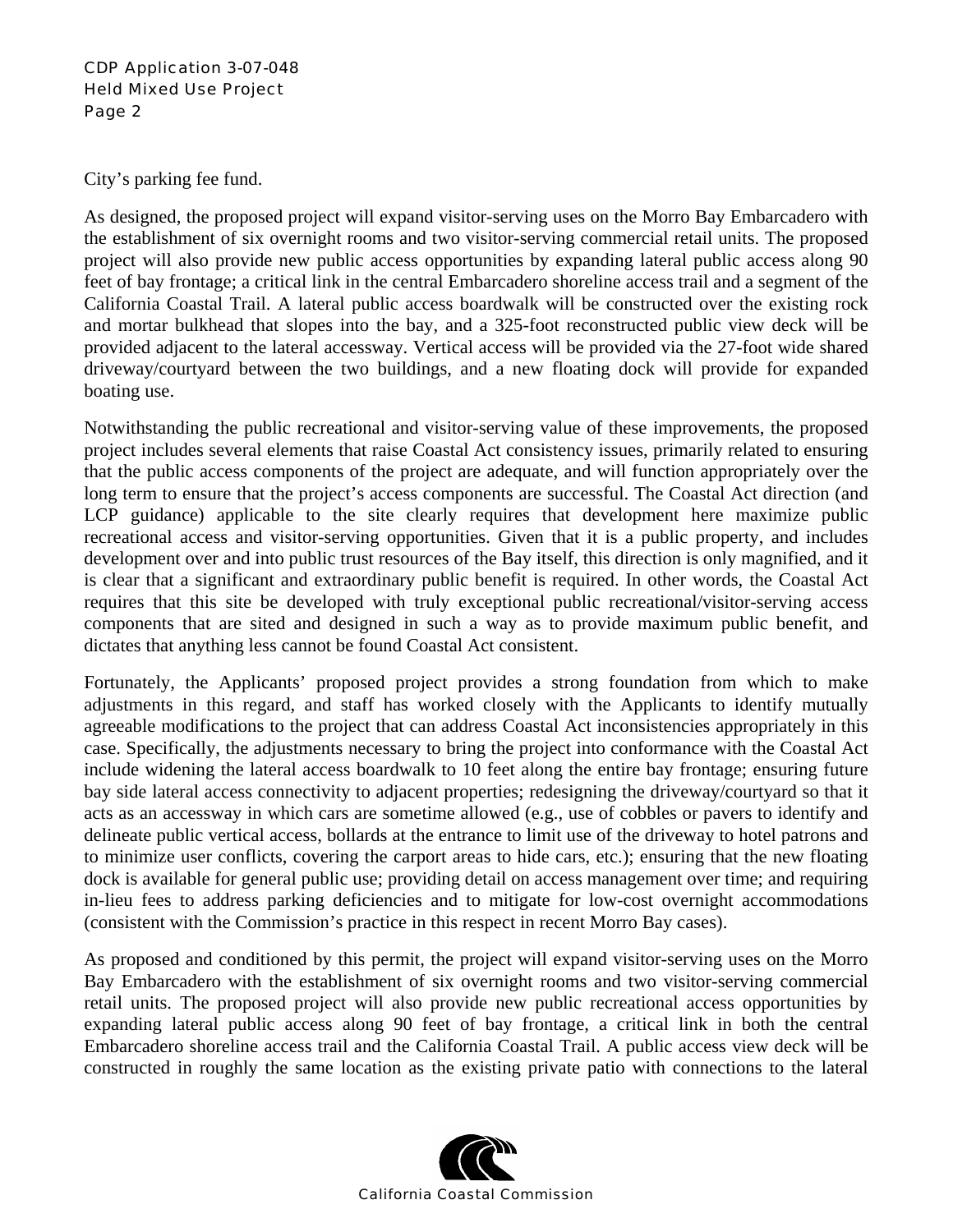boardwalk. Vertical access will be provided via a 27-foot wide courtyard between the two buildings, and a new floating dock is proposed for enhanced boating opportunities. Permit conditions refine and secure these public access and visitor-serving elements, and address low-cost accommodation issues.

In sum, and as conditioned, the project represents a truly exceptional public recreational/visitor-serving access project, with components that will be sited and designed in such a way as to provide maximum public benefit at this important public site along Morro Bay and the Embarcadero. Staff recommends that the **Commission approve a CDP with conditions**. The necessary motion is found directly below.

# 2. Staff Recommendation on Coastal Development Permit

Staff recommends that the Commission, after public hearing, **approve** the proposed project subject to the standard and special conditions below.

**Motion:** I move that the Commission approve coastal development permit number 3-07-048 pursuant to the staff recommendation.

**Staff Recommendation of Approval:** Staff recommends a **YES** vote. Passage of this motion will result in approval of the permit as conditioned and adoption of the following resolution and findings. The motion passes only by affirmative vote of a majority of the Commissioners present.

**Resolution to Approve the Permit:** The Commission hereby approves a coastal development permit for the proposed development and adopts the findings set forth below on grounds that the development as conditioned will be in conformity with the policies of Chapter 3 of the Coastal Act. Approval of the permit complies with the California Environmental Quality Act because either 1) feasible mitigation measures and/or alternatives have been incorporated to substantially lessen any significant adverse effects of the development on the environment, or 2) there are no further feasible mitigation measures or alternatives that would substantially lessen any significant adverse impacts of the development on the environment.

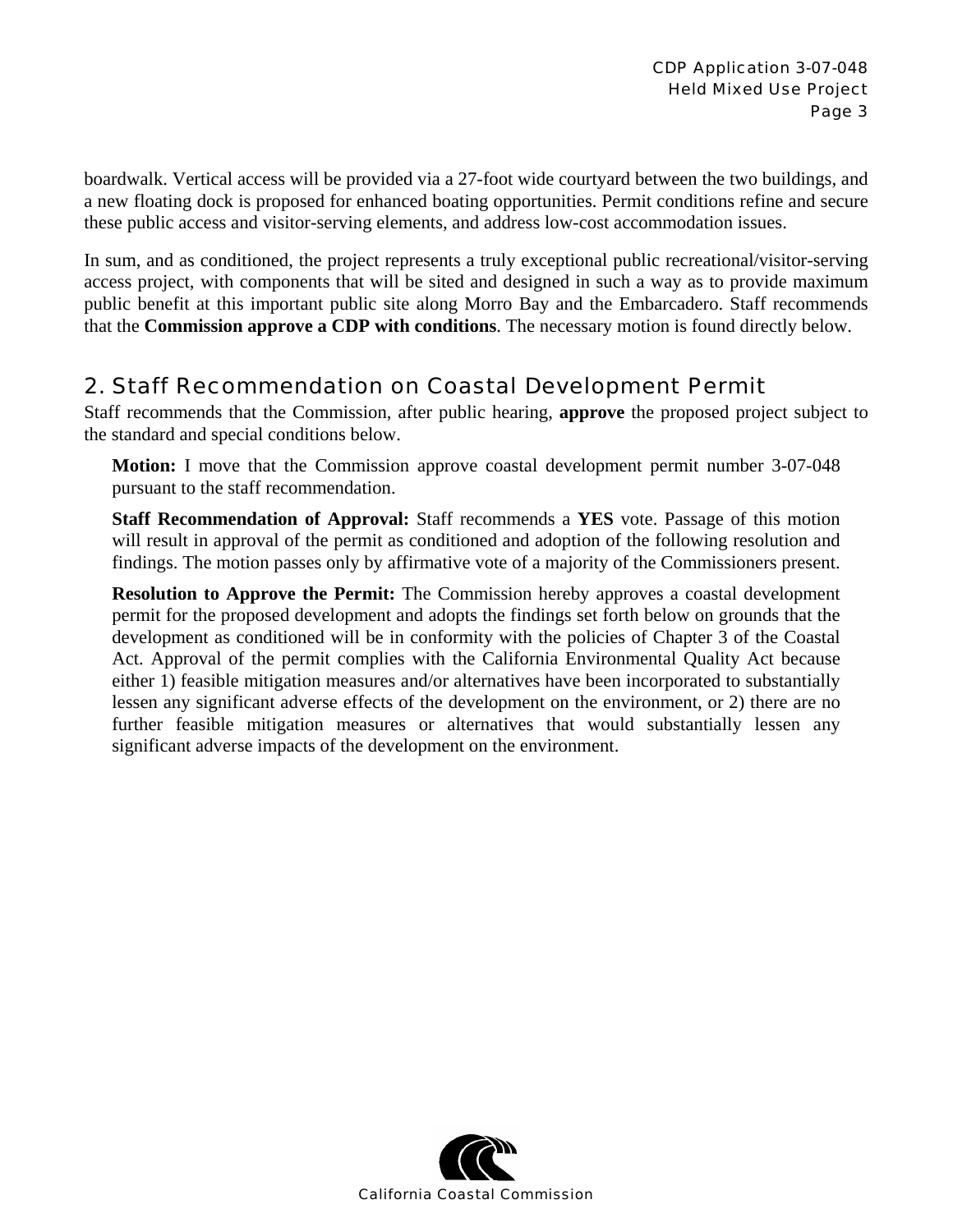# Staff Report Contents

| D. Exhibits                                   |  |  |
|-----------------------------------------------|--|--|
| Exhibit A: Location Map                       |  |  |
| Exhibit B: Proposed Site Plans and Elevations |  |  |
| Exhibit C: Site Photographs                   |  |  |

# Exhibit D: Computer Simulation of Proposed Development

# B. Findings and Declarations

The Commission finds and declares as follows:

# 1. Project Background, Location, and Description

### Embarcadero History

Until the mid-1940's, most of the small community of Morro Bay was built on the bluff tops above the tidal flats. Between 1942 and 1945, the north and south breakwaters at the entrance to the Morro Bay harbor, two "T"-piers, and the inner harbor bulkhead were constructed for a Navy amphibious base. A navigational channel was dredged and the spoils deposited behind the inner harbor bulkhead to create a fill area along the bay that became known as the Embarcadero. In the late 1940's the Navy base, including all waterfront facilities, was sold to San Luis Obispo County. Buildings began to be constructed on the Embarcadero, and various docks and piers were occupied by a growing fleet of commercial fishing boats. In 1964, the City of Morro Bay incorporated and assumed jurisdiction over the County's waterfront land and facilities, including the Embarcadero. Trusteeship of state tidelands was also transferred to the City at that time.

Morro Bay and the Embarcadero in particular, are major tourist attractions and prime coastal visitorserving destinations with an estimated 1.5 million visitors annually. The Embarcadero is now largely

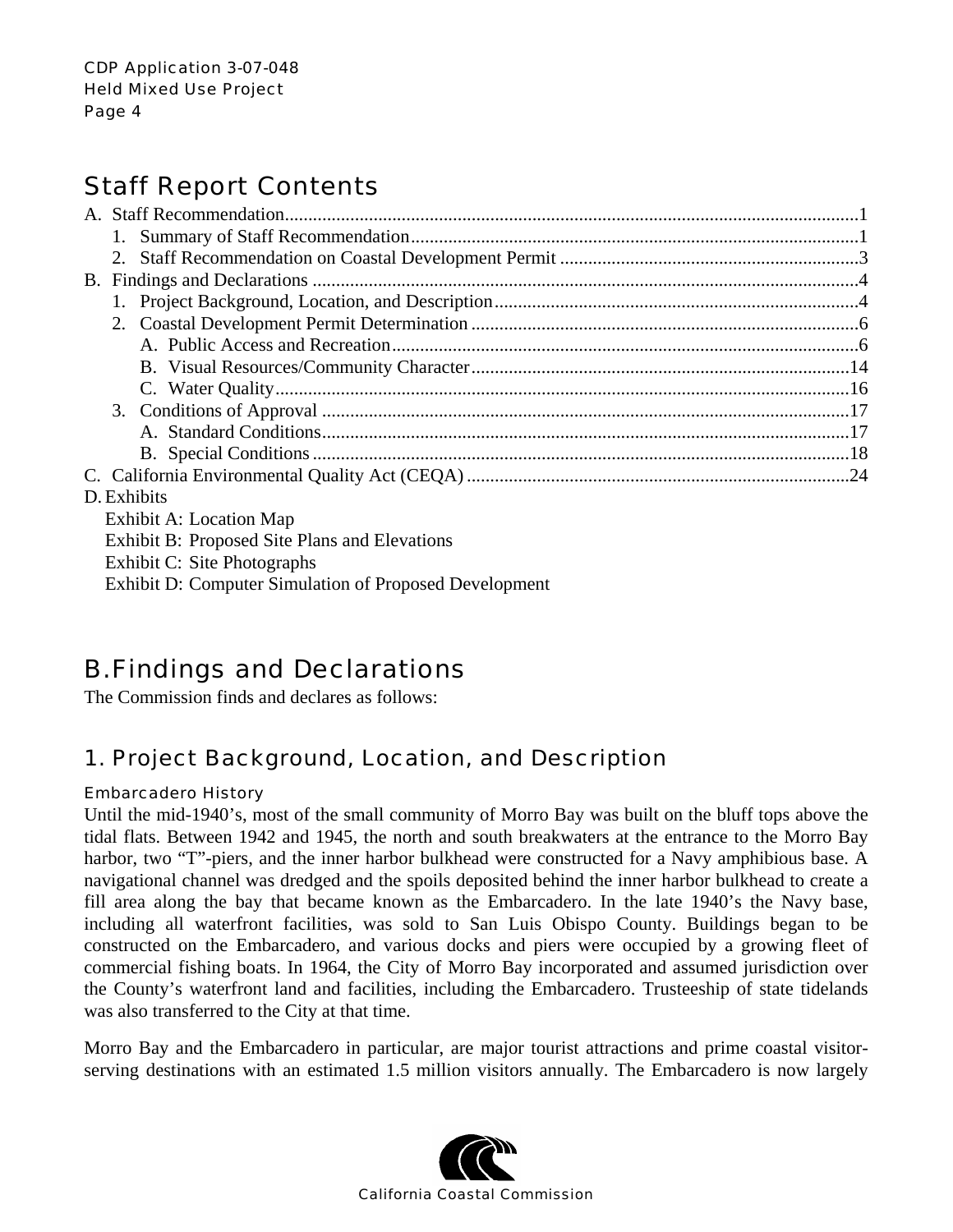developed with a variety of visitor-serving (overnight units, restaurants, gift shops, etc.) and coastalrelated land uses (i.e., kayak rental, commercial and recreational fishing services, etc.). Parcels on the bayside of Embarcadero are leased to individual lessees by the City through the City's proxy relationship to the State Lands Commission and the state tidelands underlying the Embarcadero. The Coastal Commission retains permitting jurisdiction on all such tideland properties, including the fill areas along the Embarcadero, and including the property that is the subject of this permit application. As a result, the standard of review for the proposed project is the Coastal Act, although the certified Morro Bay LCP can provide non-binding guidance.

#### Project Location

The proposed project is located on the bayside of the Embarcadero in Morro Bay at 575 and 591 Embarcadero Road (see Exhibit A). Embarcadero Road is the first public through road and it parallels the Morro Bay estuary and the City's commercial and recreational harbor. The Embarcadero's character is still strongly focused on commercial fishing, although more recent developments have put a more finished facade to this style over time. The project site is located in the central Embarcadero south of Marina Street and is comprised of four lease sites (67, 68, 67W, and 68W), two of which extend out into the bay (67W and 68W), and 90 feet of bay frontage. The subject site gently slopes down from an elevation of roughly 13 feet above mean sea level at Embarcadero Road to approximately 8 feet above mean sea level at the top of the bulkhead. The land portion of the site (approximately 8,340 square feet) is currently occupied by two residences totaling 1,985 square feet, two retail stores totaling approximately 1,175 square feet, a 365 square foot carport, fencing, and walkways. There is also a 315 square foot floating dock that is used to moor sailboats and provide access for a charter boat service, and a 325 square foot patio deck on pilings over the water. The project site is walled off along Embarcadero Road, and doesn't currently provide any public access. The Morro Bay Aquarium is located to the north and the Pacific Cafe to the south. Currently, there is no lateral access across the Aquarium property, however the Pacific Cafe does provide vertical and some lateral access to a glass-enclosed deck used primarily for restaurant seating over the water. See Exhibit A for location maps and Exhibit C for site photos.

#### Project Description

The project includes the demolition of all existing development and construction of two main two-story structures totaling 6,748 square feet (excluding 1,818 square feet carports) approximately 25 feet in height, with a 27-foot wide driveway/courtyard between the two main structures, and a lateral public access boardwalk 8 feet in width seaward of the proposed new structures along the entire width of the waterfront sites connected at its upcoast end to 325 square foot reconstruction of the private patio deck as a public view area. Vertical access to the lateral boardwalk and new view deck would be gained via the driveway/courtyard. The mixed-use development includes ground floor development made up of two retail commercial spaces (approximately 600 square feet each), two visitor-serving hotel units (755 square feet each), two utility rooms, two public restrooms, stairs, trash enclosures, and storage (totaling 977 square feet), and second floor development consisting of four visitor-serving hotel units (approximately 765 square feet each). The second floor units would each have a private balcony approximately 90 square feet in size. The proposed project also includes six covered parking spaces in

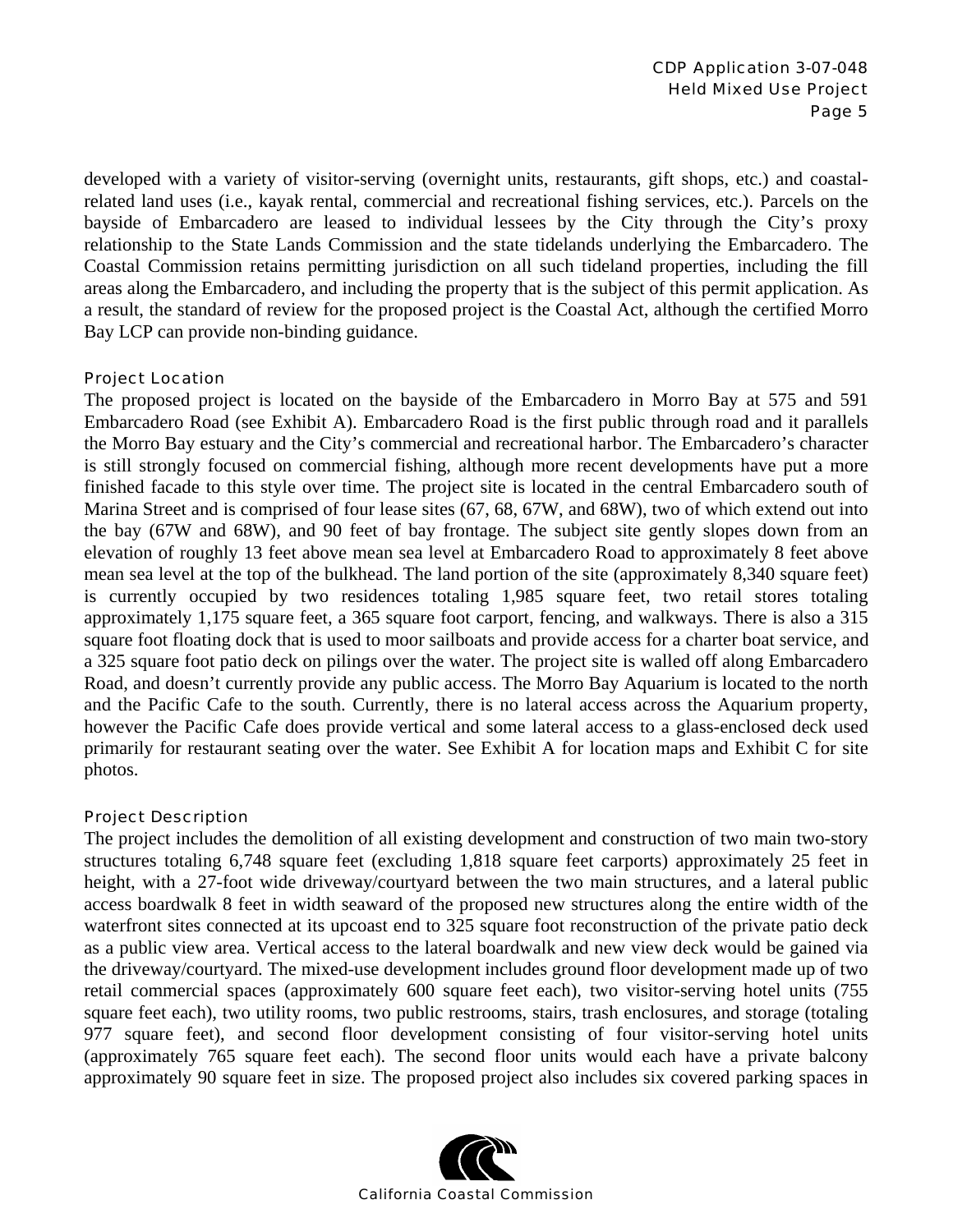carports opening to the driveway/courtyard (approximately 1,818 square feet) including two spaces dedicated for ADA compatibility, and related improvements such as public benches, sidewalks, planters, and lighting. The proposed project also includes construction/replacement of a floating dock and gangway accessible from the south lease site. The dock will be re-sited slightly seaward of the existing dock to enhance nearshore habitat values and attached via support struts from the land side development to eliminate the need for new pilings or other fill. See Exhibit B for project plans.

# 2. Coastal Development Permit Determination

## A. Public Access and Recreation

### 1. Applicable Policies

Coastal Act Sections 30210 through 30224 require that new development maximize public recreational access, provide visitor recreational facilities, protects oceanfront land for recreational use and development, encourages recreational boating facilities, and in general establishes a coastal-dependent, visitor-serving, and public recreational access priority over other types of uses and development. In particular:

*Section 30210: In carrying out the requirement of Section 4 of Article X of the California Constitution, maximum access, which shall be conspicuously posted, and recreational opportunities shall be provided for all the people consistent with public safety needs and the need to protect public rights, rights of private property owners, and natural resource areas from overuse.* 

*Section 30211: Development shall not interfere with the public's right of access to the sea where acquired through use or legislative authorization, including, but not limited to, the use of dry sand and rocky coastal beaches to the first line of terrestrial vegetation.* 

*Section 30212(a): Public access from the nearest public roadway to the shoreline and along the coast shall be provided in new development projects…* 

*Section 30213: Lower cost visitor and recreational facilities shall be protected, encouraged, and, where feasible, provided. Developments providing public recreational opportunities are preferred. …* 

*Section 30220: Coastal areas suited for water-oriented recreational activities that cannot readily be provided at inland water areas shall be protected for such uses.* 

*Section 30221: Oceanfront land suitable for recreational use shall be protected for recreational use and development unless present and foreseeable future demand for public or commercial recreational activities that could be accommodated on the property is already adequately provided for in the area.* 

*Section 30222.5: Oceanfront land that is suitable for coastal dependent aquaculture shall be protected for that use, and proposals for aquaculture facilities located on those sites shall be* 

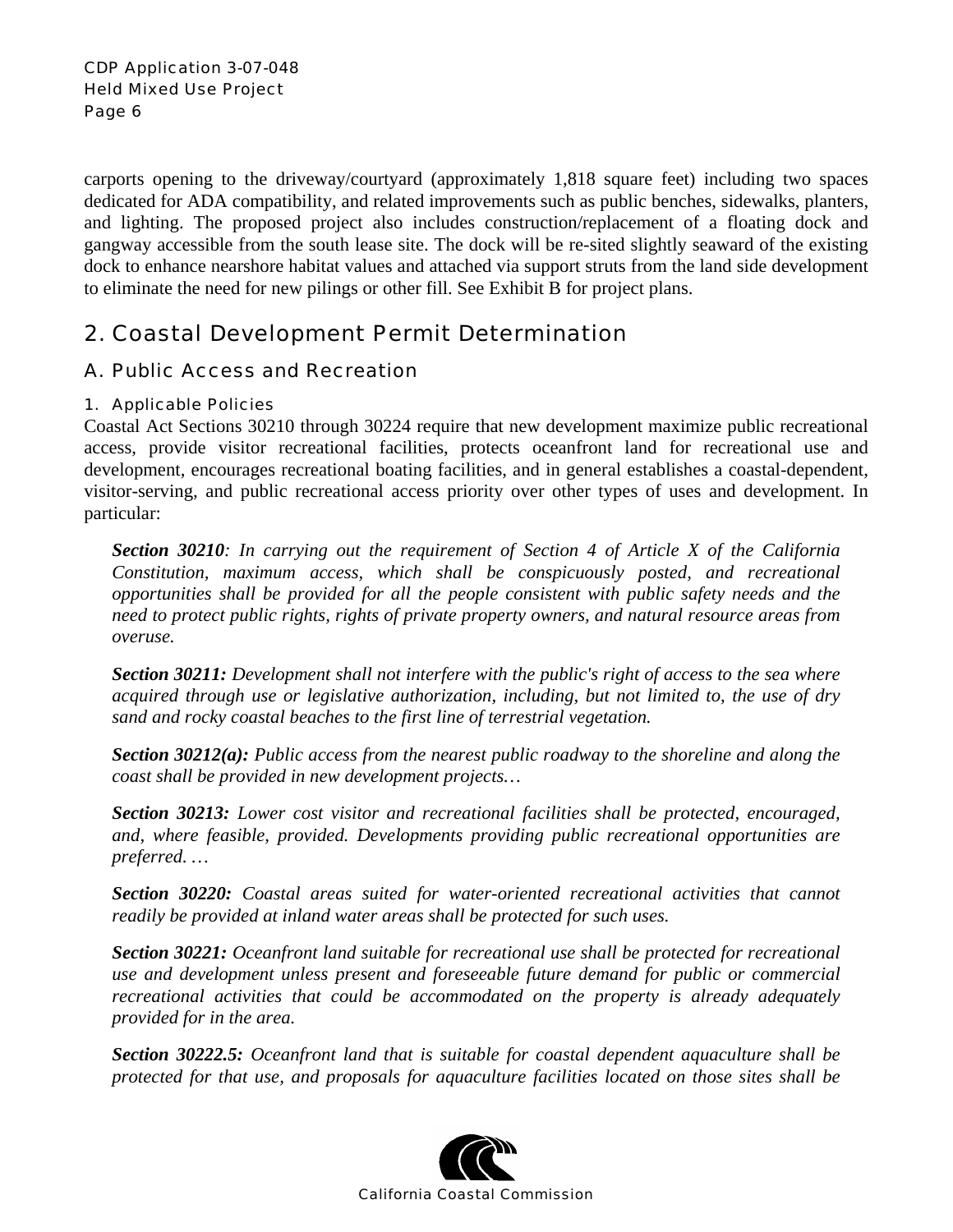*given priority, except over other coastal dependent developments or uses.* 

*Section 30223: Upland areas necessary to support coastal recreational uses shall be reserved for such uses, where feasible.* 

*Section 30224: Increased recreational boating use of coastal waters shall be encouraged, in accordance with this division, by developing dry storage areas, increasing public launching facilities, providing additional berthing space in existing harbors, limiting non-water-dependent land uses that congest access corridors and preclude boating support facilities, providing harbors of refuge, and by providing for new boating facilities in natural harbors, new protected water areas, and in areas dredged from dry land.* 

Coastal Act Section 30233 specifically identifies the criteria for when fill of coastal waters, such as that envisioned for the proposed floating dock and public view deck, is allowable. In this case, it would be allowable if it were to provide for new or expanded boating facilities, including commercial fishing facilities and public recreational boating facilities, and a new public recreational view deck. Coastal Act Section 30233 states:

*Section 30233: (a) The diking, filling, or dredging of open coastal waters, wetlands, estuaries, and lakes shall be permitted in accordance with other applicable provisions of this division, where there is no feasible less environmentally damaging alternative, and where feasible mitigation measures have been provided to minimize adverse environmental effects, and shall be limited to the following:* 

*…(3) In open coastal waters, other than wetlands, including streams, estuaries, and lakes, new or expanded boating facilities and the placement of structural pilings for public recreational piers that provide public access and recreational opportunities.* 

In addition, Section 30240(b) protects recreational areas such as the site and the Bay itself against development that would inappropriately degrade such areas, or that would be incompatible with them. Section 30240(b) states:

*Section 30240(b): Development in areas adjacent to environmentally sensitive habitat areas and parks and recreation areas shall be sited and designed to prevent impacts which would significantly degrade those areas, and shall be compatible with the continuance of those habitat and recreation areas.* 

Finally, the Coastal Act protects special communities that are popular visitor destinations, like Morro Bay and the Embarcadero. Coastal Act Section 30253(5) states that:

*Section 30253(5). Where appropriate, protect special communities and neighborhoods, which, because of their unique characteristics, are popular visitor destination points for recreational uses.* 

Although not the standard of review, the LCP's zoning standards also detail specific uses and guidelines

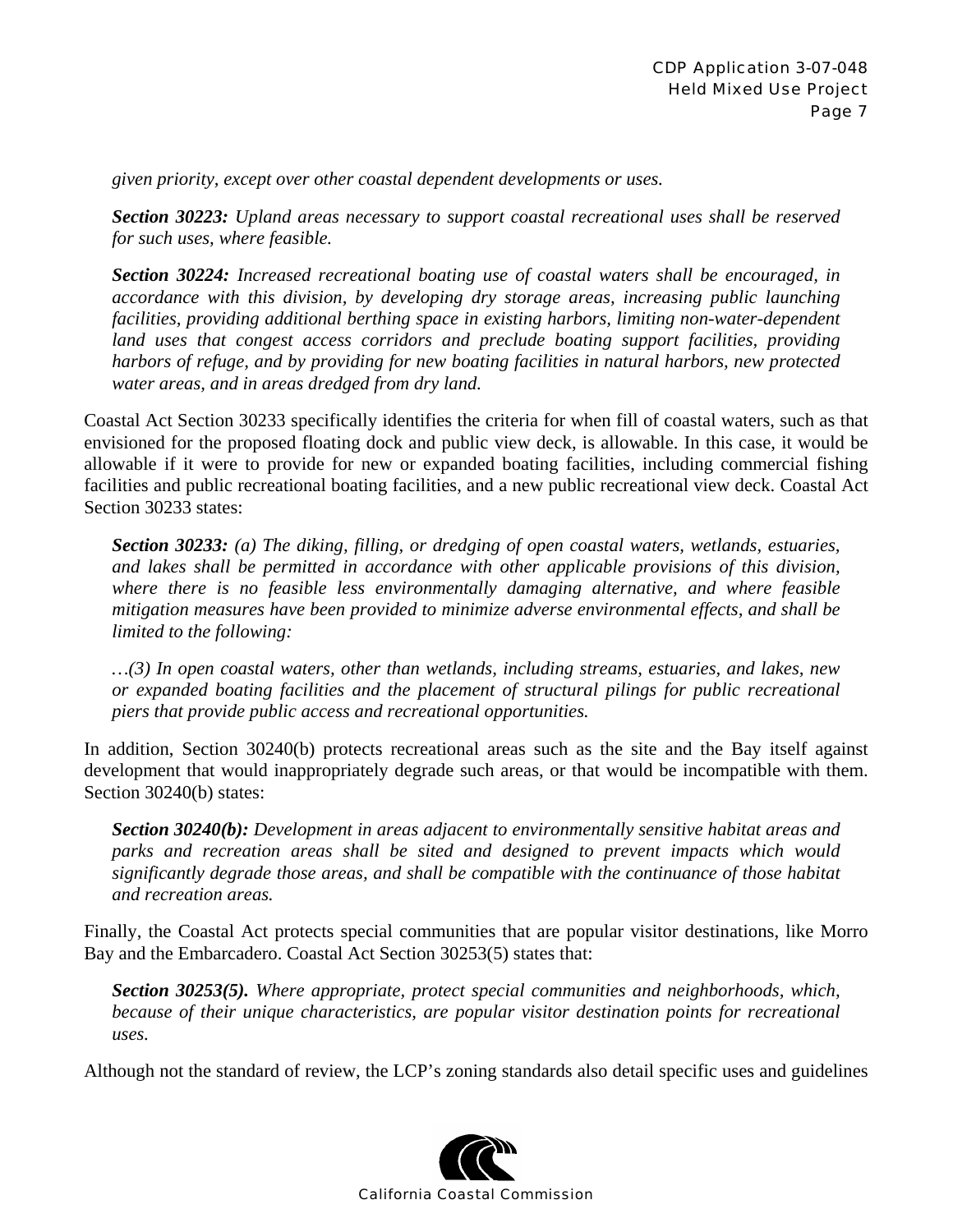for development within the visitor-serving commercial (C-VS) zone applicable to this site. The purpose of the subject waterfront (WF) district is as follows:

**17.24.170 Waterfront (WF) district.** *Purpose. The purpose of the waterfront district is to provide for the continued mixture of visitor-serving commercial and recreational and harbordependent land uses in appropriate waterfront areas…* 

In terms of siting, the LCP requires that at least thirty percent of the site (or 27 feet) be left free of structures to allow through views from the Road to Morro Bay across the site (LCP Waterfront Design Guideline Chapter 5, Criteria 1(a)). In addition, although the LCP height limit for this site is 17 feet and the maximum building coverage limit is 70% of the land portion of the properties, the LCP allows for an increase in height up to 25 and a corresponding second floor area that is 70% of the maximum allowable first floor building coverage for projects with a "significant public benefit." The criteria for establishing such a significant public benefit includes, among other things, greater than normal public usable open space or provision of extraordinary public access. The proposed project is based on applying just such an exception (for height and FAR), and thus a significant public benefit must be associated with it to allow such exceptions for increased mass and scale at this sensitive bay-fronting site.

In sum, the Coastal Act direction (and LCP guidance) applicable to the site clearly requires that development here maximize public recreational access and visitor-serving opportunities. Given that it is a public property, and includes development over and into public trust resources of the Bay itself, this direction is only magnified, and it is clear that a significant and extraordinary public benefit is required. In other words, the Coastal Act requires that this site be developed with truly exceptional public recreational/visitor-serving access components that are sited and designed in such a way as to provide maximum public benefit, and dictates that anything less cannot be found Coastal Act consistent.

### 2. Analysis

The proposed project is located on public trust lands seaward of the first through public road and is adjacent to Morro Bay. The project includes multiple public recreational/visitor-serving access components including overnight visitor-serving accommodations, lateral public access along the bay frontage, a floating dock, and vertical access to the bay-fronting lateral access. These improvements are intended to increase and improve the visitor-serving uses and recreational opportunities available at this location and provide an important link in the plan for continuous shorefront access along the Embarcadero.

#### **Lateral, Vertical, and Dock Access**

Although the proposed project includes both lateral and vertical access to and along the 90-foot bay frontage, it falls short of maximizing public recreational/visitor-serving access opportunities consistent with the Coastal Act. In terms of lateral access, the new accessway and the reconstructed 325 square foot view deck will be a public access enhancement along the bayfront of the site. However, the proposed lateral access boardwalk is designed at the LCP minimum 8-foot width, which is fairly ordinary along this stretch of coastline, and there isn't any lateral access connectivity to points north or south of the site. It is also immediately adjacent to the main structures proposed, thus limiting the area

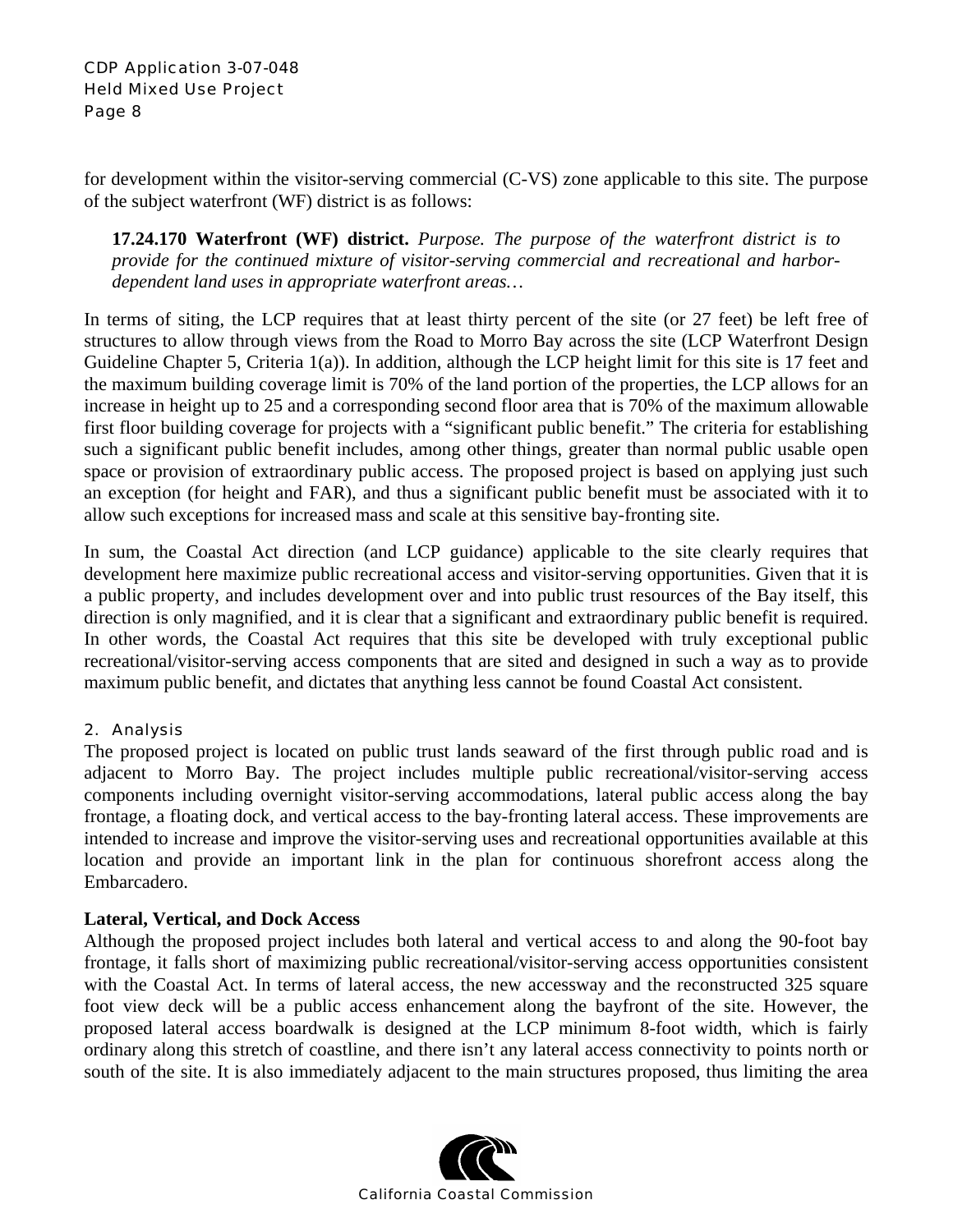available for accommodating access amenities that could promote enjoyment of the shoreline and the natural beauty of Morro Bay (e.g., areas for benches, lingering, interpretation, etc.). A wider lateral accessway designed to connect in the future up and downcoast would enhance the public's ability to access the shoreline here, particularly in terms of the vision for the central Embarcadero shoreline access trail and the California Coastal Trail that are, by definition, tied to such lateral accessway at this location. An increased width is necessary in this respect to make the Coastal Act consistency findings. This approval is conditioned to require a minimum 10-foot wide lateral access boardwalk along the bay front of the site that is open and available for general public use, and that is designed for future seamless lateral access connectivity (see Special Condition 1(e)).

In terms of vertical access, the project does not include a dedicated and stand alone public vertical access component. As currently designed, the parking plan for the development includes parking spaces in carports beneath the second story hotel suites. Access to these parking spaces is via the 27-foot wide shared driveway/courtyard between the proposed structures (where the driveway/courtyard also serves as the 27-foot through view corridor as required by the LCP). This area is also intended to serve as the public vertical access to the bay-front lateral boardwalk and associated amenities. Though it would be preferred to have separated access and vehicular driveways at this location, in this case a shared arrangement (i.e., an accessway doubling as a driveway) makes sense given the limited space available on the lease sites and the need to also accommodate through visual access unimpeded by structures over 27 linear feet of the frontage of the site.

However, the shared access/driveway configuration can lead to user conflicts and safety issues between pedestrians and vehicles, and will serve to diminish its utility as an accessway inasmuch as it will appear as a private commercial vehicular driveway and not as a public accessway. Its value as a vertical public accessway will be diminished as a result, and it may not even be clear that it is an accessway at all. Given there currently isn't any vertical access at this location, and other accessways are located further away and are not connected to this site laterally,<sup>1</sup> a well-designed and clearly identified accessway is particularly important at this location. It is also critical that the accessway appear as an accessway and a through view corridor. Unfortunately, the proposed design of this area to serve (and appear) as primarily a driveway impedes achievement of these objectives. Modifications to address these deficiencies are required to find Coastal Act consistency. Specifically, the driveway design must be modified to primarily appear and function as an accessway in which cars are sometimes present, as opposed to the opposite. This can be achieved through use of different paving/path materials (e.g., cobbles, turf block, pavers, decomposed granite, etc.), path alignment, maximized landscaping (including low landscaping adjacent to the accessway as well as taller landscaping nearer the buildings to reduce the perceived scale of the buildings from the accessway itself), informative and attractive signing and lighting, areas for access amenities (e.g., benches, bike racks, etc.), and methods for ensuring vehicular use is minimized and made to appear secondary to public access use (including bollards or equivalent at the street and toward the lateral accessway to limit and confine vehicles, parameters to ensure only hotel patrons use

1



There is a public vertical accessway two lease sites over to the north at the Marina Street end (i.e., on the north side of the Morro Bay Aquarium), and there is a public vertical accessway located at the Driftwood Street end approximately four lease sites to the south, but neither connects to the shoreline at this site.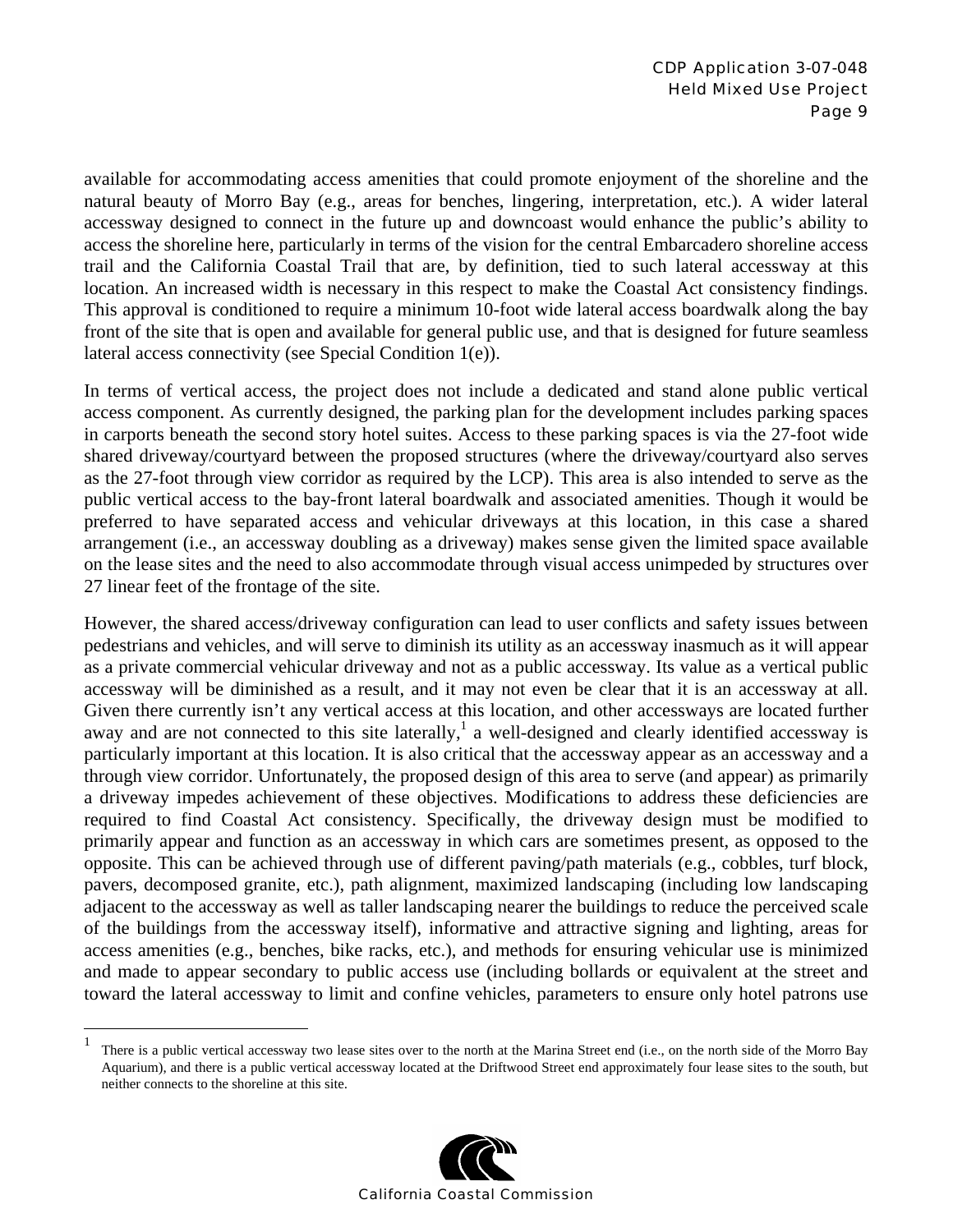#### CDP Application 3-07-048 Held Mixed Use Project Page 10

the parking spots, and putting doors or equivalent across the carport openings to hide the vehicles once parked). This approval is conditioned to ensure that the accessway/driveway is re-visioned and redesigned to meet these criteria (see Special Condition 1(f)).

In terms of the new floating dock, the Applicant indicates that it would be available for docking pleasure craft on its outside edge, and for free public launching/docking of smaller craft (e.g., kayaks, etc.) on its inside edge (see Exhibit B for the proposed dock configuration). However, it is unclear how this facility would be operated in this respect, including to ensure that it was publicly available for general public recreational use, and to ensure that any fees were kept low and commensurate with standard rates for the area. Such facility can be found Coastal Act consistent if it includes parameters to ensure that it is clearly an integral part of the overall development (including integrating docking use with overall operations of the site), it is clearly provided and available for general public and/or commercial fishing use, any fees are minimized, and it is provided as a transient use facility and not as a long-term docking area. This approval is conditioned to ensure that the dock facility is understood in this way (see Special Condition 2(b)).

Similarly, and on a broader scale in terms of public access parameters for the public access amenities of the site in general (lateral and vertical accessways, view deck, dock, etc.), the project currently lacks clarity as to how such facilities would be provided, maintained, and kept available for general public recreational use in a manner that maximizes their utility and value. There is also a lack of specificity on signage, interpretation, and use and provision of related access amenities (e.g., restrooms, benches, etc.). The Commission is aware of the pitfalls, large and small, that can accrue when such parameters are not clearly laid out at the time of project approval, and it is critical in this case that access is properly provided and maintained over time. Accordingly, this approval is conditioned for an access management plan designed to ensure maximum public recreational access benefit in perpetuity, where the primary objective is to maximize public recreational access at the site (including to all site walkways, boardwalks, courtyards, floating dock, and view deck) and all related areas and public access amenities (i.e., restrooms, bench seating, etc.), to provide clear and informative signage (including interpretive signage), and to ensure that the project's public access features are available for free (other than potential minimal docking fees) general public use during daylight hours (and during all non-daylight hours when the retail components of the approved project are open)<sup>2</sup> 365 days per year (see Special Condition 2).

#### **Lower Cost Visitor Facilities**

Coastal Act Section 30213 requires that lower cost visitor and recreational facilities be protected and where feasible, provided. As conditioned, the site will provide and ensure generally available no cost (and low cost, for docking) public recreational facilities throughout the site (walkways, boardwalks, view decks, etc.). These project components go a long way to providing the requisite lower cost facilities. However, the commercial visitor-serving aspect of the project (i.e., the hotel units), raises some question in this respect. In light of current trends in the marketplace and along the coast, the

 $\sqrt{2}$ When lateral access up and downcoast is provided in the future, the vertical and lateral access components will need to be available 24 hours a day to maximize trail connectivity and continuity along the Embarcadero and the California Coastal Trail.

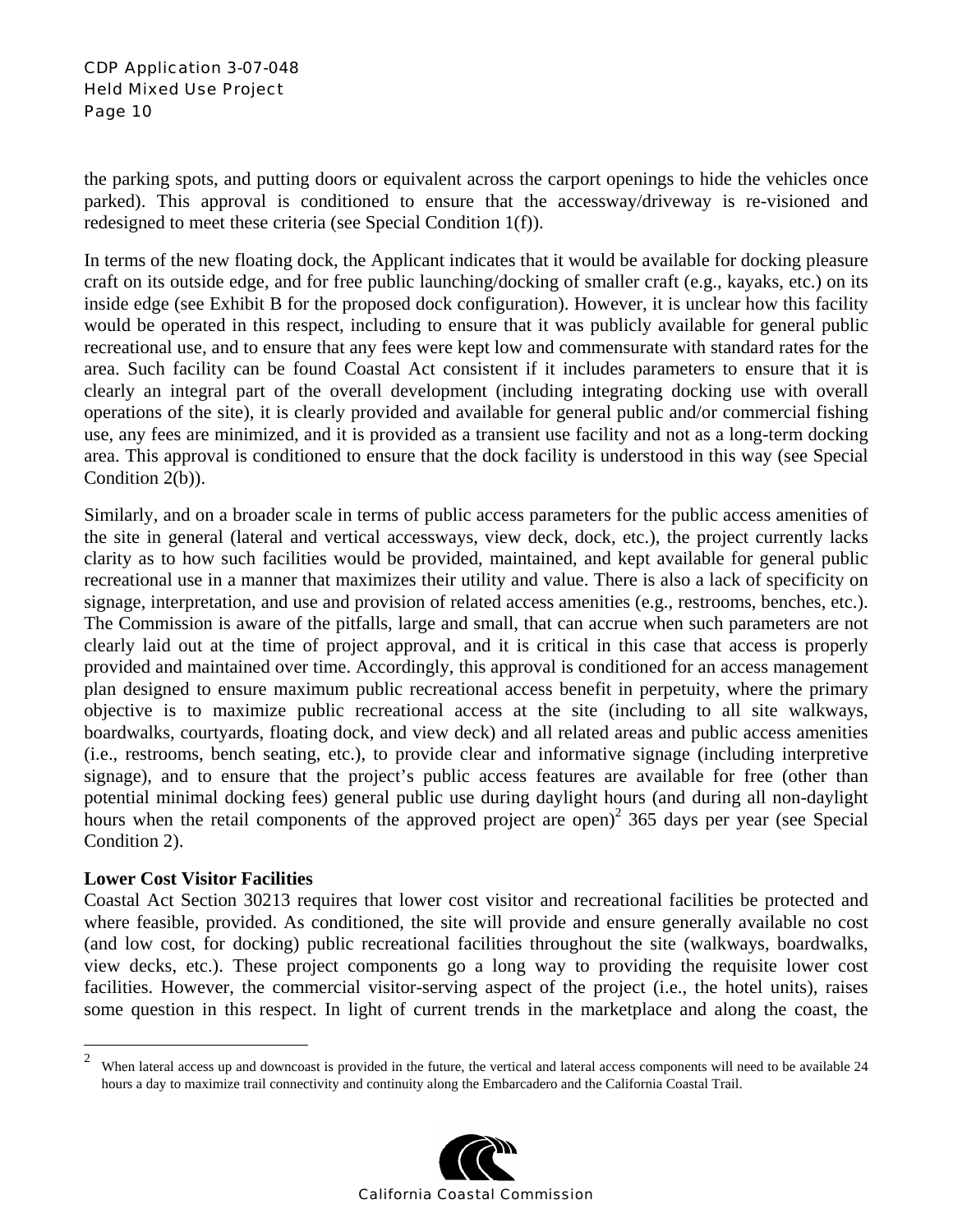Commission is increasingly concerned with the challenge of providing lower-cost overnight accommodations consistent with the Coastal Act. Recent findings in support of a Commission decision concerning hotel-condominiums showed that only 7.9% of the overnight accommodations in nine popular coastal counties were considered lower-cost.<sup>3</sup> Although statewide demand for lower-cost accommodations in the coastal zone is difficult to quantify, there is little question that lower cost opportunities (e.g., camping and hostels, etc.) are in high demand, and that there is on-going need to increase lower-cost opportunities along California's coast.4

The six proposed overnight units range between 735 and 755 square feet, and each include bay facing decks with prime coastal views of the bay, sandspit, and Morro Rock. The Applicants have indicated that the room rates will begin at \$175 per night and will mostly exceed \$200 per night, depending upon the season and market conditions.<sup>5</sup> By comparison, many hotel/motels in the Morro Bay area offer more affordable rates (including rooms at the Travelodge (\$49 per night), Fireside Inn (\$65 per night), Days Inn (\$74 per night), Inn at Morro Bay (\$108 per night), and Ascot Suites (\$138 per night)). In terms of camping and hostel options, average cost data indicates perhaps a better range for what might be considered "lower cost" accommodations. For example, the average cost of a hostel is \$14, and camping rates at nearby State Parks range from \$9 to \$25 a night. The proposed project does not provide lowercost overnight accommodations, and the project does not otherwise promise to include low-cost overnight accommodations off-site to address the requirements of Coastal Act Section 30213. In past actions in and around Morro Bay, the Commission has required one-quarter (25%) of proposed rooms be made available at affordable rates.<sup>6</sup> Because the current proposal includes construction of a 6 suites, application of the 25% methodology means that at least 2 lower cost units (6 x  $0.25 = 1.5$ ) should be provided.

Although, as indicated above, there are a number of hotel/motels in the City of Morro Bay that offer lower priced rooms than those proposed in this case, very few of them are located along the Embarcadero on commercial visitor-serving zoned properties. There hasn't been a recent comprehensive study of the location and underlying zoning designation of the existing stock of hotel/motel properties within Morro Bay, but anecdotal evidence suggests that many of the hotels lie on commercially zoned properties. Therefore, many of the City's hotel/motels are not protected in the sense that, in the future, the existing hotel use could be converted to more profitable and potentially non-visitor-serving uses. Therefore, it is critical that existing and proposed hotels located on the limited number of visitor-serving designated sites in Morro Bay, like this one, be protected for lower cost visitor-serving accommodations.

In lieu of providing lower cost accommodations on-site, the requirements of Coastal Act Section 30213

 $\overline{a}$ 

<sup>6</sup> See, for example, CDP 3-07-002 (Estero Landing) and CDP 3-07-003 (Front Street Hotel).



<sup>3</sup> See LCPA 1-07, Oceanside; July 2008 hearing.

<sup>4</sup> For example, State Parks estimates that demand for camping has increased 13% between 2000 and 2005, and that nine of the ten most popular campgrounds are along the coast.

<sup>5</sup> According to hotel-guides.us, an internet source for hotel room rates, a hotel room rate of \$175 per night would register a rating of four out of five stars on its affordability chart (i.e., at the less affordable end of the range).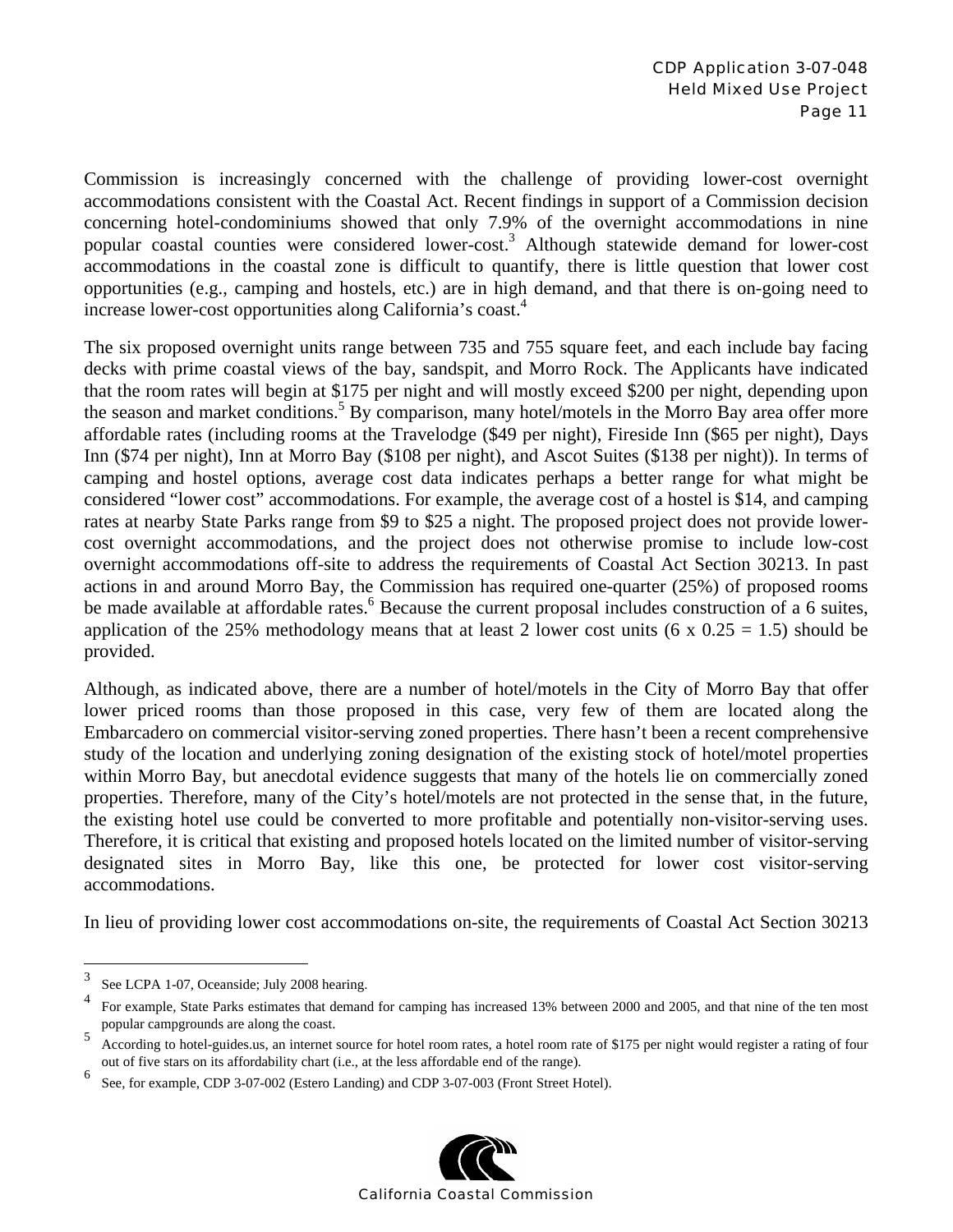#### CDP Application 3-07-048 Held Mixed Use Project Page 12

can be met by providing an in-lieu fee for the purpose of funding lower-cost accommodations at an offsite coastal location in the same geographic region. Although the Commission prefers the actual provision of lower-cost accommodations in conjunction with projects, where necessary, the Commission has used in-lieu fees to provide lower-cost opportunities,<sup>7</sup> including recently in Morro Bay.<sup>8</sup>

Accordingly, in order to mitigate for the absence of lower cost visitor accommodation facilities in the proposed development, and to bring the project into conformance with Coastal Act Section 30213, Special Condition 6 requires an in-lieu fee of \$13,860 per room for 25% of the total number of rooms.<sup>9</sup> As currently designed, this results in a fee of  $$27,720$  (2 x  $$13,860 = $27,720$ ). The fee would be placed in an interest bearing account, for the specific purpose of constructing lower-cost overnight accommodations (such as a hostel, tent campsites, etc.) in the coastal zone of San Luis Obispo County near the project site.

In summary, the Applicants are proposing to construct fairly expensive overnight visitor accommodation facilities immediately adjacent to the bay at Morro Bay on land designated Commercial Visitor-serving. Coastal Act Policy 30213 requires that lower cost visitor and recreational facilities shall be protected and, where feasible, provided. In this case, the proposed development is not consistent with the requirements of Section 30213. Therefore in order to bring the project into conformance, the project has been conditioned to require payment of an in-lieu fee for the construction of lower cost visitorserving facilities in the area. As conditioned, the project can be found consistent with the lower cost visitor facilities policies of the Coastal Act.

#### **Visitor-Serving/Land Use Priorities**

1

Another issue raised by the rate structure and configuration of the proposed hotel units is the potential for the units to be sold/leased to private individuals and used as quasi-residential units or offered as time-shares. Such potential outcome would diminish the visitor-serving value and utility of such units. If units are individually owned, they are essentially residential investments and constitute a quasiresidential land use with only the possibility of functioning part time as overnight visitor-serving accommodations. Condominium hotels also are not contemplated within the specific policy language of the Waterfront or Embarcadero planning areas. Thus, condominium hotels are not currently an allowable use in these planning districts. In addition, the project does not include a limit on the length of stay or expressly prohibit private ownership of the individual rooms, and does not include adequate safeguards

<sup>&</sup>lt;sup>9</sup> The amount of the base fee was derived by estimating the cost of constructing seven new campsites and associated infrastructure. Based on information provided by the Department of Parks and Recreation, the creation of additional campsites within an existing State Park unit may cost up to \$5,000 per site. The typical amenities including grading to create a level parking pad and camp area, table or bench, fire pit, cook site, landscaping, and a share of utilities such as water and restrooms. However, this does not include the cost of constructing restrooms and utilities. In its evaluation of the cost of constructing a new campground at the Harbor Terrace site in Port of San Luis, including the extension of necessary utilities and the construction of restrooms and other campground amenities, the Port estimated the cost of each new tent campsites at more than \$13,860 per site in 2002.



<sup>7</sup> For example, the Commission has required an in-lieu fee in permits to convert the Highlands Inn in Monterey County and the San Clemente Inn to timeshares. In these cases, the Commission required the applicants provide funding for a hostel to offset the loss of lower-cost accommodations. More recently, the Commission required payment of an in-lieu fee associated with the construction of a new hotel in Pismo Beach (A-3-PSB-06-001, Beachwalk Resort, July 11, 2007).

<sup>8</sup> Id (Estero Landing and Front Street Hotel projects in December 2007).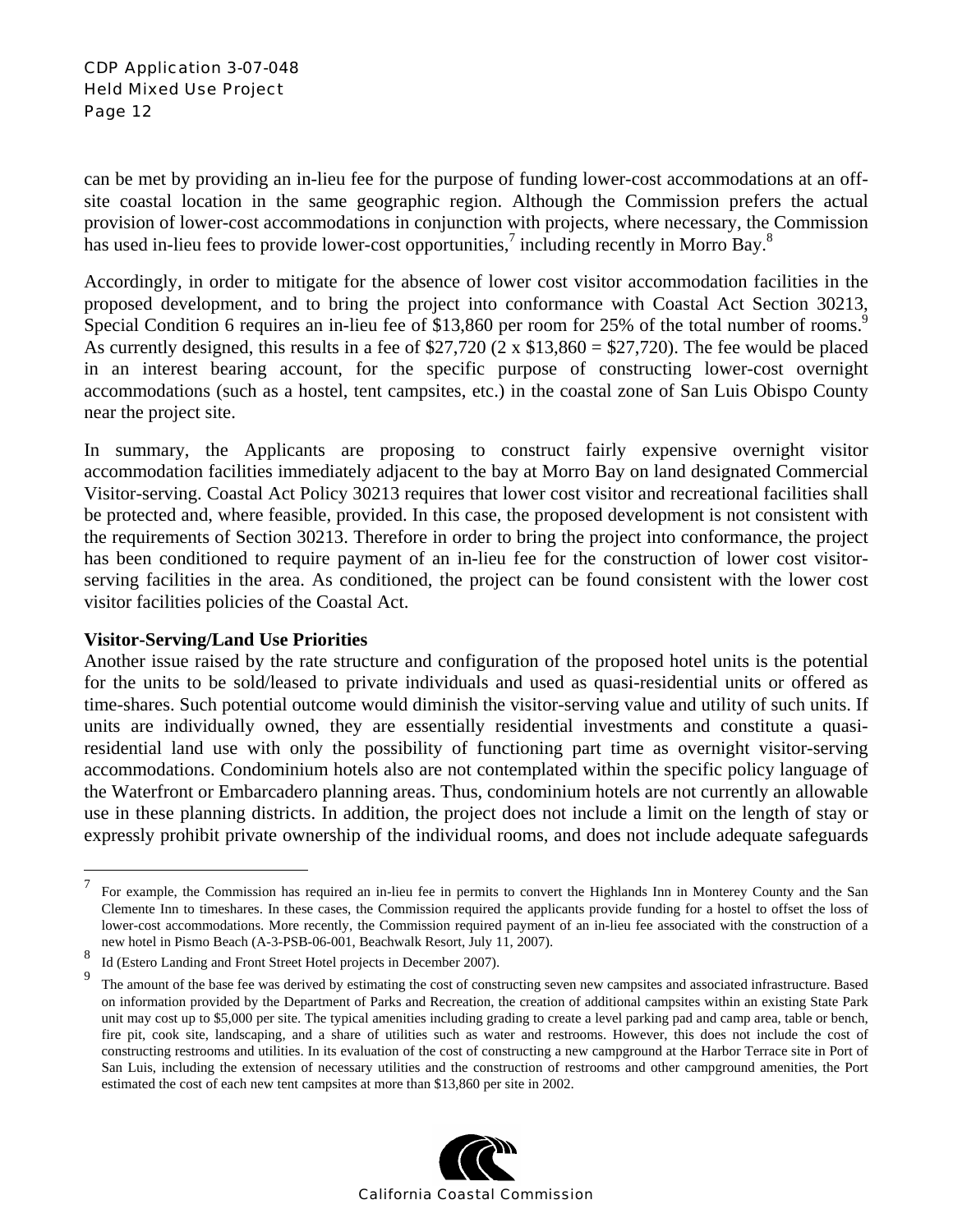to ensure the units are offered as a standard operating overnight units as opposed to something more residentially oriented. Although the Applicants have not expressed intent to sell the individual units, it is possible that it would become necessary depending upon the ability to secure adequate financing for the hotel development or to ensure full occupancy during the off-season. To ensure that the overnight accommodations remain visitor-serving and to ensure Coastal Act consistency in this respect, this approval is conditioned to prohibit private ownership of the hotel units; to limit lengths of stay for any individual, group, or family (i.e., a 29 day limit on the length of stay, including no more than 14 days during the summer peak-season); to require the hotel rooms to always be available for public transient use; and to establish use and rental parameters for operation.

#### **Parking**

The estimated parking requirement per the LCP guidance for the proposed mixed-use development is 13 spaces: one for each of the six hotel rooms, one space per every ten rooms, one space for every 300 square feet of commercial retail space, and two spaces for the floating dock  $(6 + 1 + 4 + 2$  respectively). Such guidance does not include any parking space requirements specifically attributable to public access use. The Applicants have proposed to provide 6 spaces on-site (two ADA compatible) and payment equal to seven spaces into the City's parking in-lieu fee fund.<sup>10</sup> Because the site is under-parked in this sense (both in terms of using the in-lieu fee method, and because public access parking has not been accounted for), there is the possibility for impacts to public parking along the Embarcadero and nearby, which could in turn inappropriately displace general public access parking. In this case, however, the limited scale of the project, the fee (that will eventually be used for parking development), and the public access amenities, as conditioned, are enough to ensure that potential public access parking impacts are appropriately offset.

#### 3. Conclusion

 $\overline{a}$ 

As proposed and conditioned by this permit, the project will expand visitor-serving uses on the Morro Bay Embarcadero with the establishment of six overnight rooms and two visitor-serving commercial retail units. The proposed project will also provide new public recreational access opportunities by expanding lateral public access along 90 feet of bay frontage, a critical link in both the central Embarcadero shoreline access trail and the California Coastal Trail. A public access view deck will be constructed in roughly the same location as the existing private patio deck with connections to the lateral boardwalk. Vertical access will be provided via a 27-foot wide courtyard between the two buildings, and a new floating dock is proposed for enhanced boating opportunities. Permit conditions refine and secure these public access and visitor-serving elements, and address low-cost accommodation issues. In sum, and only as conditioned, the project represents a truly exceptional public recreational/visitor-serving access project, with components that will be sited and designed in such a way as to provide maximum public benefit at this important public site along Morro Bay and the

<sup>&</sup>lt;sup>10</sup> Under the City's parking management plan, applicants are allowed to satisfy all or a portion of the parking requirement via a combination of options including on-site, off-site, and in-lieu fee payment. However, if an off-site arrangement is chosen, the applicant must enter into a formal agreement with the parking provider that includes recording a deed restriction to formally reserve the requisite parking now and at all times in the future for the life of the project. In-lieu of providing parking on or off-site, applicants are allowed to submit a payment into the City's parking in-lieu fee fund at a rate of \$15,000 per space.

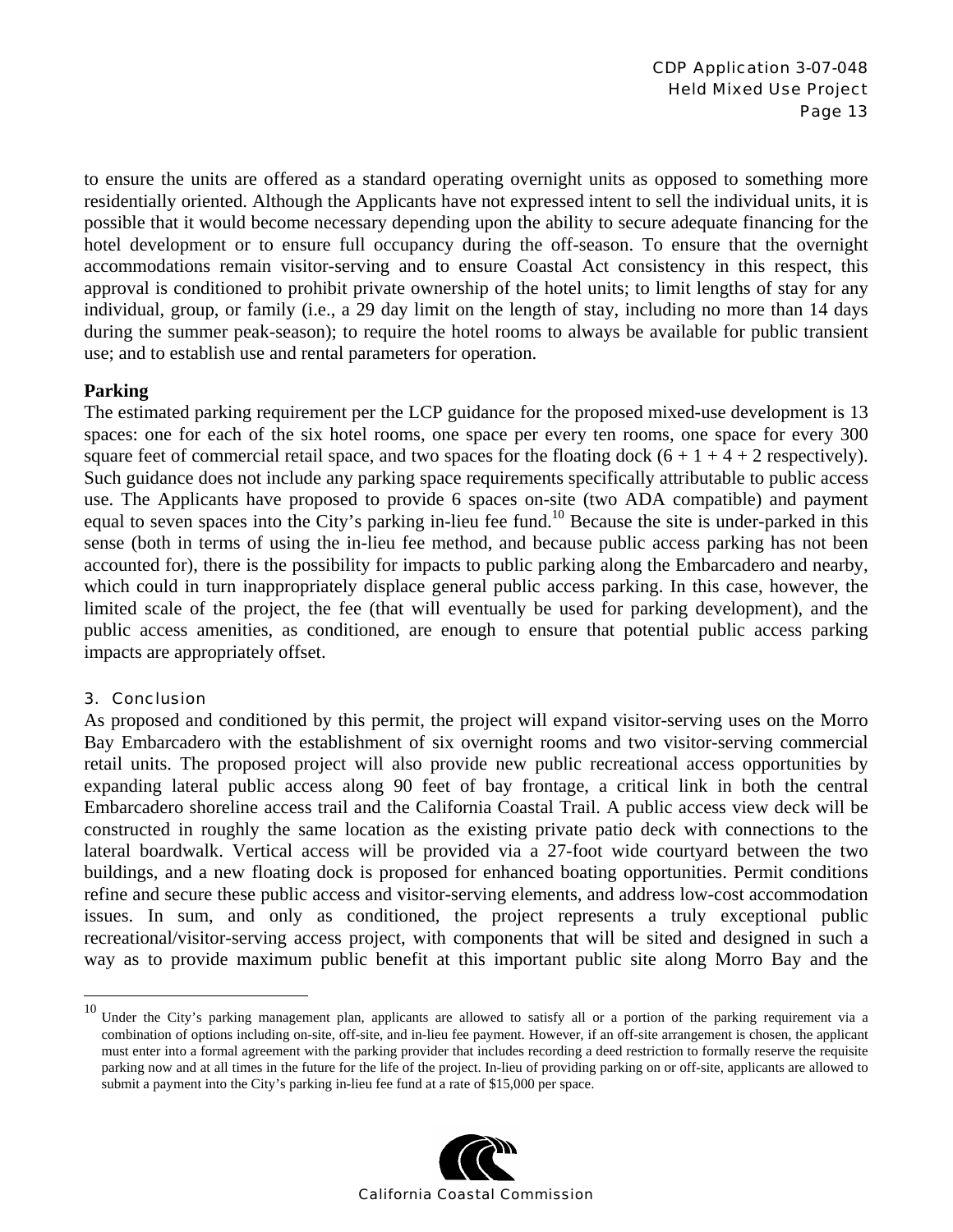Embarcadero. As such, the project can be found consistent with the Coastal Act policies discussed in this finding.

## B. Visual Resources/Community Character

#### 1. Applicable Policies

Coastal Act Section 30251 states:

*Section 30251. The scenic and visual qualities of coastal areas shall be considered and protected as a resource of public importance. Permitted development shall be sited and designed to protect views to and along the ocean and scenic coastal areas, to minimize the alteration of natural land forms, to be visually compatible with the character of surrounding areas, and, where feasible, to restore and enhance visual quality in visually degraded areas. New development in highly scenic areas such as those designated in the California Coastline Preservation and Recreation Plan prepared by the Department of Parks and Recreation and by local government shall be subordinate to the character of its setting.* 

Additionally, Coastal Act Section 30253(5) states:

*Section 30253(5). Where appropriate, protect special communities and neighborhoods, which, because of their unique characteristics, are popular visitor destination points for recreational uses.* 

In addition, the LCP contains policies related to protection of public views along the Embarcadero and of the unique geographic features surrounding the City's working harbor including Morro Rock, the bay and sandspit. These include the previously cited requirements for maintaining up to 30% of each site free of structures as a through view areas (LCP Waterfront Design Guideline Chapter 5, Criteria 1(a)). In addition, building height and bulk relationships must be compatible with existing development and coastal views may not be impaired or degraded otherwise. Through the Waterfront Master Plan, the LCP provides clear guidance with respect to visual compatibility of new development with both existing development and surroundings natural features. New development must incorporate an architectural character consistent with the maritime theme of the waterfront, be pedestrian oriented in form and scale, and avoid excessive height and massing.

#### 2. Analysis

The relatively flat site is currently developed with one and two-story commercial retail and residential buildings, carport, fencing, an existing patio deck, a floating dock on the western lease sites, a significant amount of concrete and coverage on the site. Existing structures and fencing wall off the entire 90-foot Embarcadero Road frontage. The existing one and two-story structures, though not more than 20 feet in height, obstruct all of the public views of the bay, sandspit, and Morro Rock across the entire 90 feet of property frontage along Embarcadero Road. See photos in Exhibit C.

Inland of the project site, there are a few commercial retail and restaurant establishments, parking lots, and a multi-story visitor-serving hotel. Single-family residences line the bluff tops directly east and

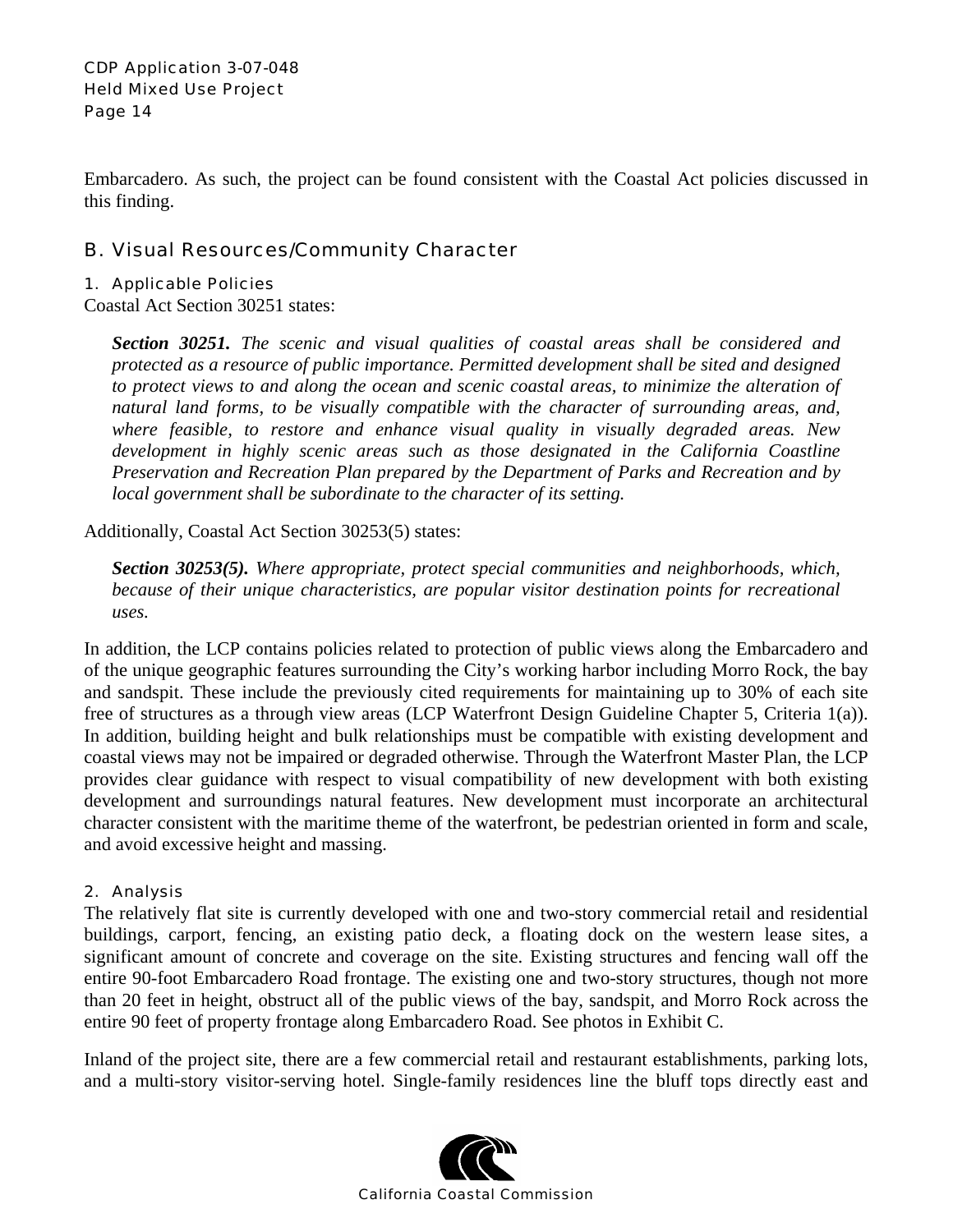south of the project site. There are no significant scenic vantages from these locations. On the bluffs about a block to the south however, is a public street end that provides views of the bay, Morro Rock, Montana de Oro, and Point Buchon in the distance.

Construction of the proposed mixed-use buildings, like the existing structures and fencing, will obstruct public views from Embarcadero Road over a significant portion of the site (see Exhibits C and D). To offset this impact, the project includes a 27-foot wide view corridor to the bay between the two proposed main structures.11 As conditioned to ensure the 27-foot area is redesigned to emphasize it as an attractive public accessway, and to maximize new public views from it and from the project's bay-fronting components (views of the bay, sandspit, and Morro Rock), the newly created and provided views should be enough to offset the Embarcadero view blockage associated with the buildings themselves.

With respect to views from the blufftop street end, construction of the new two-story development will not significantly alter the views of the bay and points beyond. Though it is true some blue water views will be affected by the new structures, it will occur along a very narrow band of the 180 degree view afforded by the street end. Furthermore, because of the significant differences in height between the proposed new structures and bluff top elevation (almost 20 feet), only a small portion of the inner harbor will be obstructed. The more significant and visually prominent geologic features (e.g., Morro Rock, sandspit, Point Buchon headland) will be unaffected by the new structures.

In terms of design, the architectural character of the mixed-use development is generally consistent with the overall theme of one and two story structures established along the Embarcadero. The two structures include building articulation, setbacks, and offsets that provide architectural interest and break up mass. Second story offsets along the east (bayside) elevation also serve to minimize massing directly adjacent to the proposed lateral public access boardwalk and view deck. The roof design similarly includes articulation and variation, and thus the overall appearance is of a collection of individual appendages that are connected together. Overall height is 25 feet, which is compatible with the size and height of the structures seen along the Embarcadero, and consistent with development standards for projects that provide significant public benefits such as those proposed/conditioned in this application. The proposed material palette includes a mix of natural and man-made materials such as stone, wood, plaster, and metal. Horizontal wood and plaster siding will be painted muted colors. Stone or brick columns will be used for supports. Vertical windows are proposed throughout and a metal roof caps the construction. The City has conditioned its permit to require review and approval of all final materials to ensure compatibility with the architectural styling, themes, and character of the waterfront planning district.

It is clear that the project includes appropriate elements with respect to building forms and projections on a gross scale, but finer scale elements lack sufficient definition to ensure that the end result appropriately reflects the character of the area. The City's conditions of approval can be incorporated into this approval to ensure maximum effectiveness of them (see Special Condition 7), but there is little guarantee that the project's design elements will ensure compatibility with Morro Bay Embarcadero aesthetics, and that these aesthetics will be enforced and maintained over time. This includes

1



<sup>&</sup>lt;sup>11</sup> As required by the LCP (Waterfront Design Guideline Chapter 5, Criteria 1(a)).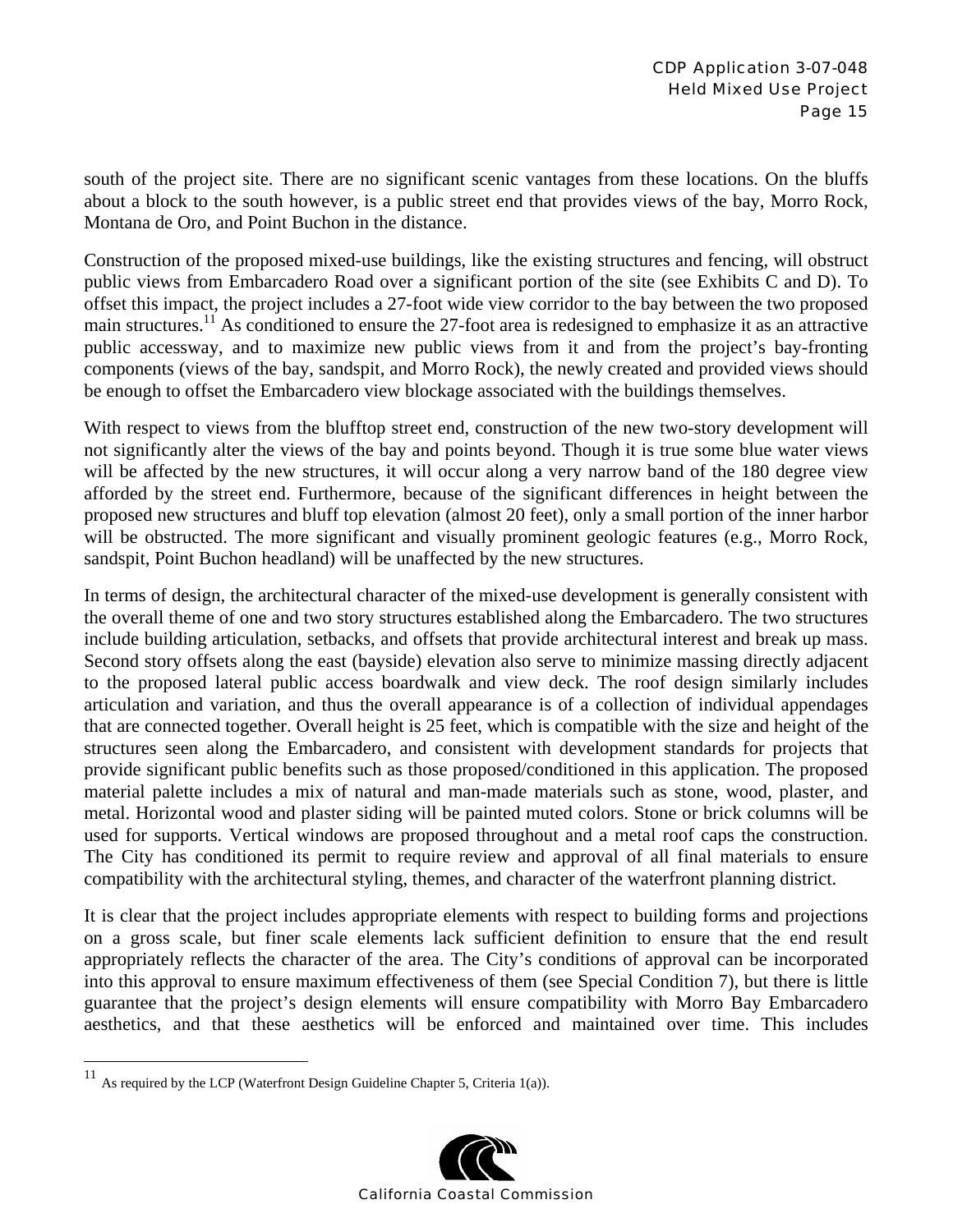maintaining the LCP-designated maritime theme and pedestrian-oriented form and scale. The Commission is aware of the pitfalls – small and large – involved with ensuring a finished facade matches a design aesthetic, and such assurance is predicated on much of the surfacing detail that will be developed as the project moves forward. To address this concern, Special Condition 1(l) requires submission of project design plans, including an appropriate materials palette, for Commission staff approval.

#### 3. Conclusion

The Coastal Act requires new development to protect views to and along the shoreline, be visually compatible with the character of the area, to protect the character of this popular visitor destination, and, where feasible, to restore and enhance visual quality in visually degraded areas. As conditioned to ensure design compatibility, and to ensure well designed maximum public recreational access that will open up new public views, the project can be found consistent with the visual resource and community character policies of the Coastal Act.

### C. Water Quality

### 1. Applicable Policies

Coastal Act Sections 30230 and 30231 state:

*Section 30230. Marine resources shall be maintained, enhanced, and where feasible, restored. Special protection shall be given to areas and species of special biological or economic significance. Uses of the marine environment shall be carried out in a manner that will sustain the biological productivity of coastal waters and that will maintain healthy populations of all species of marine organisms adequate for long-term commercial, recreational, scientific, and educational purposes.* 

*Section 30231: The biological productivity and the quality of coastal waters, streams, wetlands, estuaries, and lakes appropriate to maintain optimum populations of marine organisms and for the protection of human health shall be maintained and, where feasible, restored through, among other means, minimizing adverse effects of waste water discharges and entrainment, controlling runoff, preventing depletion of ground water supplies and substantial interference with surface water flow, encouraging waste water reclamation, maintaining natural vegetation buffer areas that protect riparian habitats, and minimizing alteration of natural streams.* 

#### 2. Analysis

The site is located immediately adjacent to and over the waters of Morro Bay. Construction activities associated with the development of the site, and drainage and run off from the completed project could potentially result in adverse impacts on Morro Bay water quality. In particular, those activities include the demolition of existing waterfront structures (office building and foundation pilings), construction of the new commercial retail/visitor-serving building, and construction of the new lateral access boardwalk view deck, and floating dock. The project requires work over and adjacent to open coastal waters, which could lead to potential adverse water quality impacts. Fortunately, impacts to water quality during

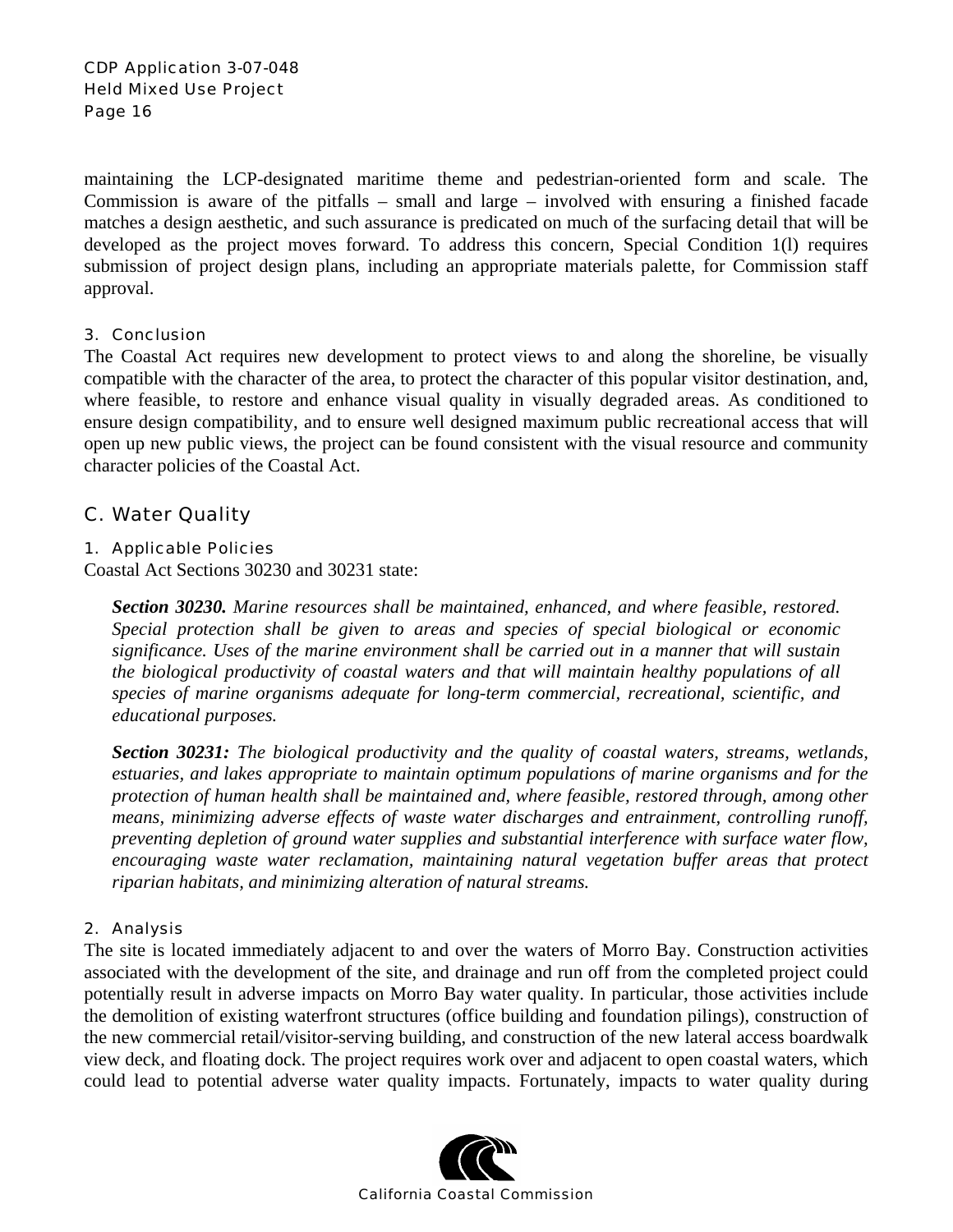construction can readily be minimized through the development and implementation of a construction plan that, at a minimum, includes identification of all construction and staging areas, all construction methods and timing, and all construction BMPs otherwise (i.e., silt fences, straw wattles. washing/refueling areas, spill containment measures, site cleanup procedures, waste disposal, etc.), including those designed to prevent release of construction-related materials, liquids, soil, and debris into the bay (see Special Conditions 3(a-d)). To ensure maximum public notification and good construction relations, the construction plan must also be kept on site and all persons involved in construction briefed on the content and requirements of it, and a construction coordinator must be designated and be available to answer questions and also investigate complaints and take remediation action if necessary 24 hours per day for the duration of the project (see Special Condition 3(e)).

In terms of post-construction water quality measures, the project includes a suite of measures to protect Morro Bay, including improvements to the existing drainage system on-site, and water quality filtration/treatment units on-site to ensure that runoff from the parking lot and the rest of the project does not adversely affect Bay water quality. Some of these measures have been adjusted by the City's condition of approval. So as to ensure maximum effectiveness of them, this approval incorporates the City's conditions as conditions of this permit (see Special Condition 7).

#### 3. Conclusion

As conditioned, the project adequately addresses water quality issues and it can be found consistent with the Coastal Act's water quality protection policies.

# 3. Conditions of Approval

### A. Standard Conditions

- **1. Notice of Receipt and Acknowledgment.** The permit is not valid and development shall not commence until a copy of the permit, signed by the permittee or authorized agent, acknowledging receipt of the permit and acceptance of the terms and conditions, is returned to the Commission office.
- **2. Expiration.** If development has not commenced, the permit will expire two years from the date on which the Commission voted on the application. Development shall be pursued in a diligent manner and completed in a reasonable period of time. Application for extension of the permit must be made prior to the expiration date.
- **3. Interpretation.** Any questions of intent or interpretation of any condition will be resolved by the Executive Director or the Commission.
- **4. Assignment.** The permit may be assigned to any qualified person, provided assignee files with the Commission an affidavit accepting all terms and conditions of the permit.

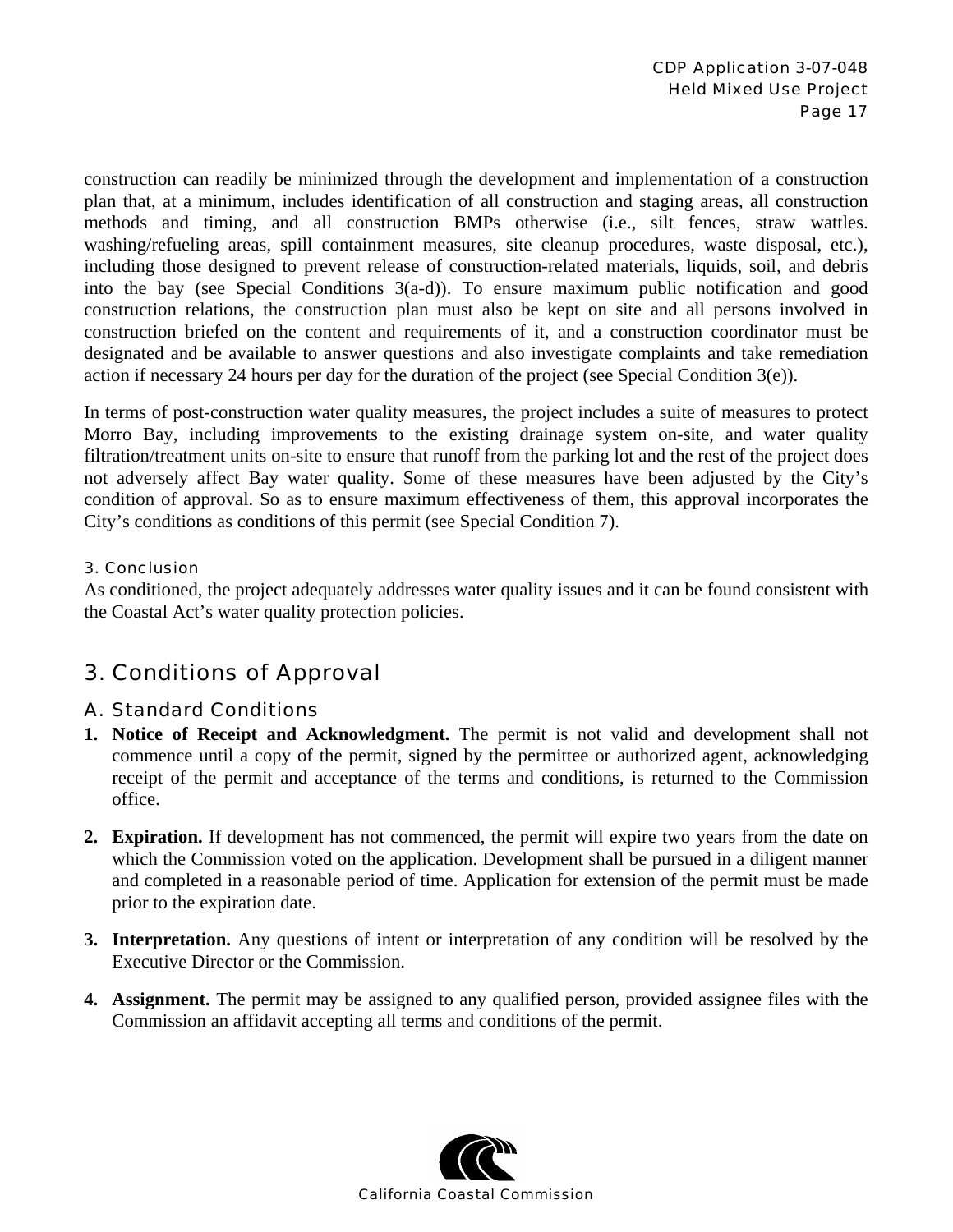**5. Terms and Conditions Run with the Land.** These terms and conditions shall be perpetual, and it is the intention of the Commission and the permittee to bind all future owners and possessors of the subject property to the terms and conditions.

## B. Special Conditions

- **1. Final Plans.** PRIOR TO ISSUANCE OF THE COASTAL DEVELOPMENT PERMIT, the Permittee shall submit two full size set of final plans to the Executive Director for review and approval. The Final Plans shall be in substantial conformance with the plans submitted to the Coastal Commission (dated received in the Commission's Central Coast District Office May 23, 2007, and titled Site Plans, Elevations, and Roof Plans prepared by Mark L. Allen) except that they shall be revised and supplemented to comply with the following requirements:
	- **a. Development Footprint.** The maximum development footprint for the commercial retail/visitorserving structures combined shall not exceed 5,512 square feet, and shall not encroach further seaward than the westernmost extent of lease sites 67 and 68 as shown on sheet A-1 of the May 23, 2007 plans (see Exhibit B).
	- **b. Building Height.** Building heights shall not exceed 25 feet as measured from existing grade.
	- **c. Public Access View Deck.** A public access view deck at least 18 feet by 18 feet shall be constructed adjacent to, and at the same elevation as, the lateral public access boardwalk.
	- **d. Floating Dock.** Final plans shall illustrate the publicly available floating dock and gangway including all support structures and connections.
	- **e. Public Access Boardwalk.** A 10-foot wide public access boardwalk along the bay frontage shall connect to the public access view deck, and shall provide for seamless connectivity to future public access boardwalks along properties north and south of the development site.
	- **f. Driveway/Courtyard.** The 27-foot wide driveway/courtyard shall be redesigned to primarily appear and function as a public accessway in which cars are sometimes present. The area shall, at a minimum, include: differentiation in paving paving/path materials to better identify pedestrian/bicycle access (e.g., cobbles, turf block, pavers, decomposed granite, etc.); a clear path alignment at least ten feet in width extending from Embarcadero Road to the public access boardwalk; maximized landscaping (including low landscaping adjacent to the accessway as well as taller landscaping nearer the buildings and transitional landscaping in between); lighting for wayfinding; and identified areas for access amenities (e.g., benches, bike racks, etc.) as well the amenities themselves and access to them (e.g., the restrooms). Removable bollards or equivalent shall be included at the street and toward the lateral accessway to limit and confine vehicles as much as possible, and to ensure use of the parking is limited to patrons of the hotel units. Driveway approach and ingress/egress shall be limited as much as possible. Development not associated with public recreational access in the driveway/courtyard area shall be limited as much as possible.

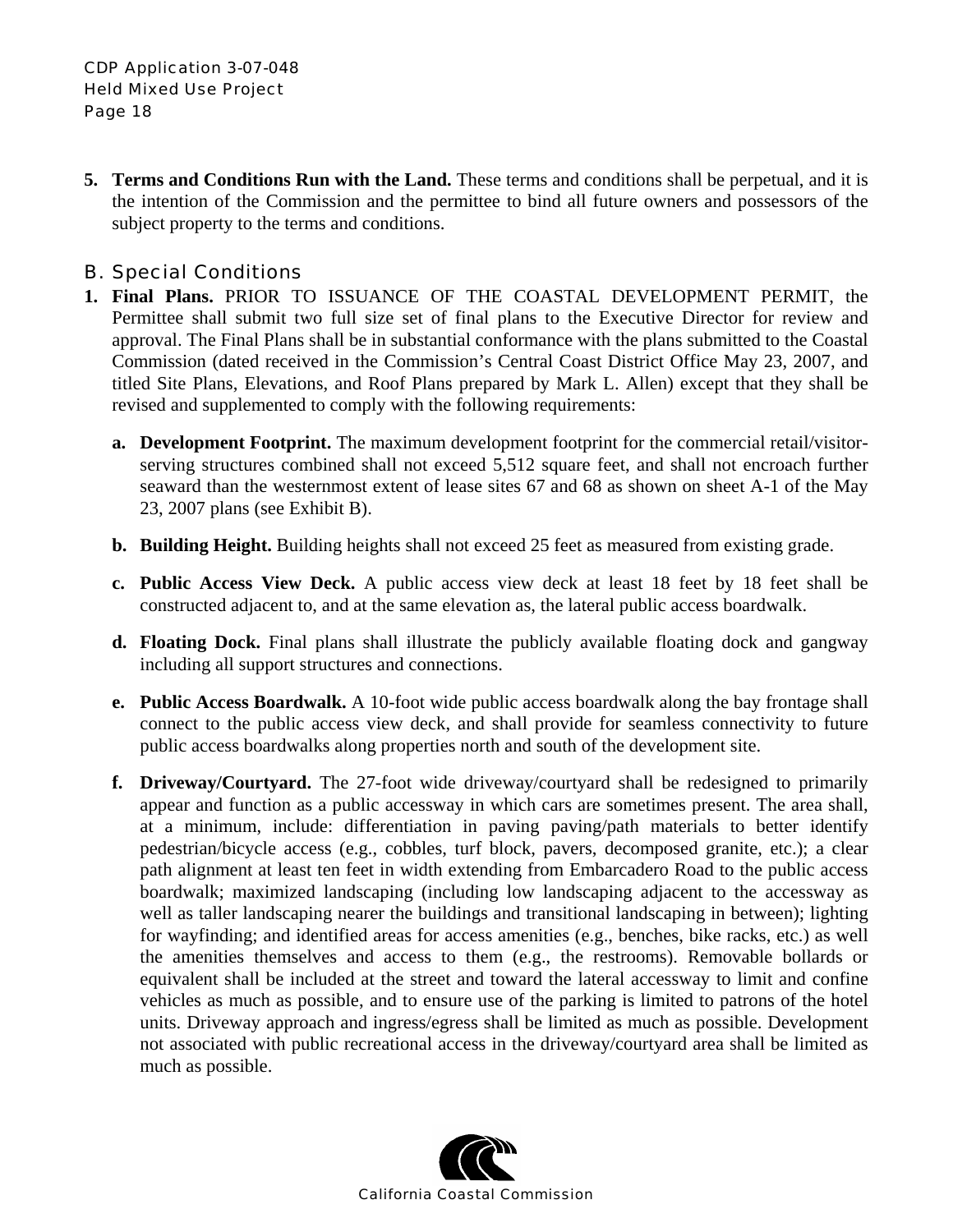- **g. Carports.** Carport areas shall be covered with doors or equivalent to hide cars from view as seen from the driveway/courtyard, where such doors or equivalent shall be designed to seamlessly integrate into the public access courtyard aesthetic.
- **h. Railings.** All railings shall be designed to be unobtrusive and to maximize through views (e.g., vertical railings spaced sufficiently apart, cable railings, etc.) while maintaining pedestrian safety. Glass or equivalent railing systems shall be prohibited to avoid impacting birds.
- **i. Parking.** The number of on-site parking spaces shall be limited to a maximum of three spaces per building and a maximum of six spaces overall. Any additional required parking must be satisfied off-site, either in an adjacent lot (by formal agreement), or by payment into the City's parking in-lieu fee fund at a rate of \$15,000 per space. Evidence of a formal parking agreement recorded at the County Recorder's Office shall be required for any off-site parking to be applied.
- **j. Non-Native and Invasive Plant Species Prohibited.** Plans shall identify all plant materials to be used for landscape purposes, and all irrigation systems designed to maintain site landscaping. Landscaped areas shall consist only of native plants of local stock that are non-invasive. No plant species listed as problematic and/or invasive by the California Native Plant Society, the California Invasive Plant Council, or as may be so identified from time to time by the State of California, and no plant species listed as a 'noxious weed' by the State of California or the U.S. Federal Government shall be planted or allowed to naturalize or persist on the property. Plans shall include provisions to ensure that all site landscaping is maintained in its approved state in perpetuity.
- **k. Lighting.** The location, type, and wattage of all light fixtures (including catalog sheets for each fixture) shall be illustrated. All exterior lighting shall be designed and located so that only the intended area is illuminated and off-site glare is prevented. All lighting shall be cutoff style fixtures that are directed downward to prevent glare on adjacent and surrounding areas (i.e., Morro Bay), and shall be limited to the maximum extent feasible while still providing for public safety. Lights shall have solid sides and reflectors to further reduce lighting impacts, and shall be placed on a switch or timer to turn them off when not needed during the late evening.
- **l. Design.** The plans shall clearly identify all measures that will be applied to ensure that the project design, including all structures and including all other project elements within the public view (e.g., walkways, paved areas, railings, benches, tables, chairs, lighting, signs, landscaping, etc.), emulates Morro Bay Embarcadero aesthetics, including use of a maritime theme and pedestrian-oriented form and scale. At a minimum, the plans shall clearly identify all publicly visible structural elements, materials, and finishes (including through site plans and elevations, materials palettes and representative photos, product brochures, etc.).

The Permittee shall undertake development in accordance with the approved Final Plans.

**2. Public Access Management Plan.** PRIOR TO ISSUANCE OF THE COASTAL DEVELOPMENT PERMIT, the Permittee shall submit for Executive Director review and approval two sets of full-

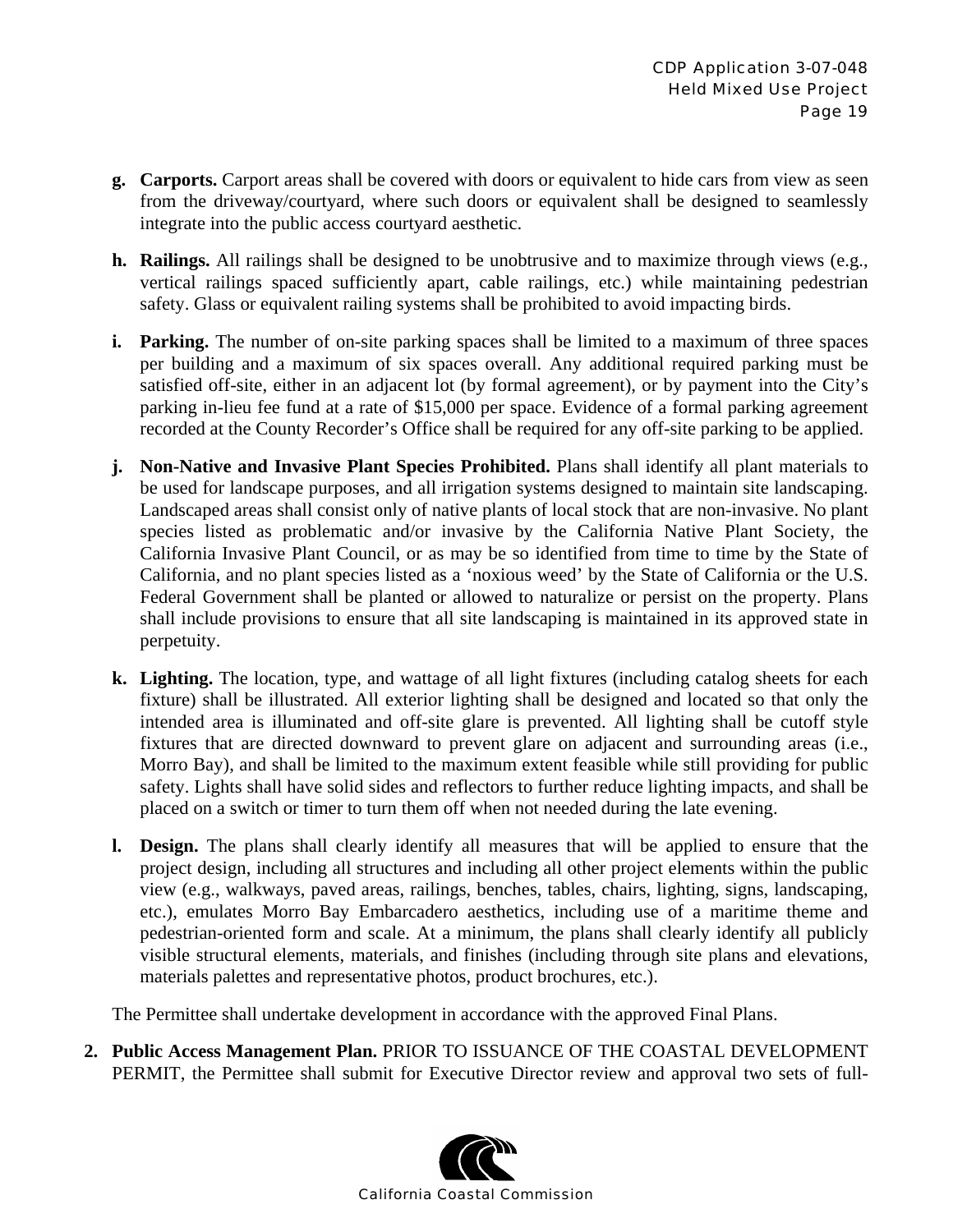scale public access management plans (Access Plans). The Access Plans shall clearly describe the manner in which general public access associated with the approved project is to be managed and provided, with the objective of maximizing public access to the public access areas of the site (including all site walkways, boardwalks, the courtyard, the floating dock, and the public view deck) and all related areas and public access amenities (i.e., restrooms, bench seating, etc.) described in this special condition. The Access Plans shall be substantially in conformance with the public access portion of the plans submitted to the Coastal Commission (including as shown on sheet A-1 of Exhibit B), except as modified by these special conditions, and shall at a minimum include the following:

- **a. Clear Depiction of Public Access Areas and Amenities.** All public access areas and amenities, including all of the areas and amenities described above, shall be clearly identified as such on the Access Plans (including with hatching and closed polygons so that it is clear what areas are available for public access use).
- **b. Floating Dock.** All parameters for use for the floating dock shall be clearly identified. The floating dock shall be publicly available as a transient use facility (and not as a long-term docking area) for general public and/or commercial fishing use, shall be clearly an integral part of the overall development (including integrating docking use with overall operations of the site), and any fees shall be as low as possible commensurate with standard rates for the area, where evidence to this effect shall be provided if fees are identified.
- **c. Amenities.** Public access amenities (such as benches, bicycle racks, trash and recycling receptacles, etc.) shall be provided, including at a minimum benches along the courtyard, at the public view deck, and appropriate locations along the lateral accessway, and bike rack parking for at least six bicycles.
- **d. Public Access Signs/Materials.** The Access Plans shall identify all signs, handouts, brochures, and any other project elements that will be used to facilitate, manage, and provide public access to the approved project, including identification of all public education/interpretation features that will be provided on the site (educational displays, interpretive signage, etc.). Sign details showing the location, materials, design, and text of all public access signs shall be provided. The signs shall be designed so as to provide clear information without impacting public views and site character. At a minimum, public access directional signs shall be placed at the Embarcadero Road entrance to the courtyard, at the intersection of the lateral access boardwalk with the courtyard, at the floating dock and at the gangway where it connects the floating dock to the lateral access boardwalk, and at the public view deck. At a minimum, appropriate (to Morro Bay issues, information, and history) public access interpretive signs shall be placed at the public view deck and along the lateral access boardwalk.
- **e. Courtyard Access.** The Access Plans shall clearly specify all methods to be used to ensure that vehicular use is minimized in the courtyard area, and to ensure that such use is made to appear secondary to public access use (including though use of bollards or equivalent at the street and

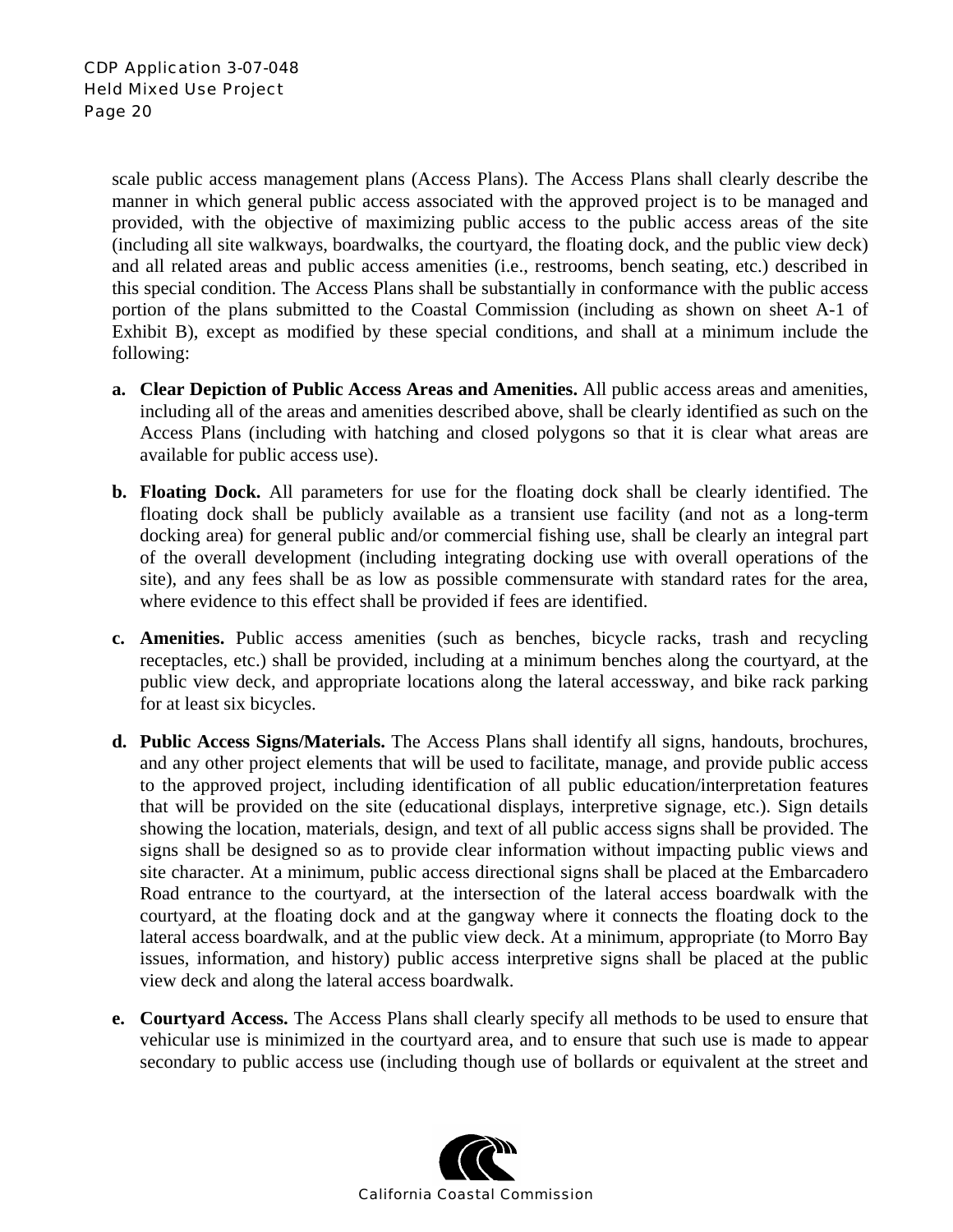toward the lateral accessway to limit and confine vehicles, limiting driveway improvements as much as possible, and putting doors or equivalent across the carport openings to hide the vehicles once parked), including providing that only hotel patrons may use the parking spots.

- **f. No Public Access Disruption.** Development and uses within the public access areas that disrupt and/or degrade public access (including areas set aside for private uses, barriers to public access (furniture, planters, temporary structures, private use signs, etc.) shall be prohibited. The public use areas shall be maintained in a manner that maximizes public use and enjoyment.
- **g. Public Access Use Hours.** All public access areas and amenities shall be available to the general public free of charge (other than potential minimal docking fees) during at least daylight hours (i.e., one hour before sunrise to one hour after sunset), and during at least all non-daylight hours when the retail components of the approved project are open. The Access Plans shall provide for 24-hours per day access to the lateral and vertical access features once connectivity is provided via the lateral access boardwalk to both upcoast and downcoast lateral accessways.
- **h. Public Access Areas and Amenities Maintained.** The public access components of the project shall be maintained in their approved state in perpetuity.
- **i. Public Access Amenities Provided Prior to Occupancy.** All public access components of the approved project shall be constructed and ready for use prior to retail/hotel occupancy of the project.

The Permittee shall undertake development in accordance with the approved Public Access Plan, which shall govern all general public access to the site pursuant to this coastal development permit.

- **3. Construction Plan.** PRIOR TO ISSUANCE OF THE COASTAL DEVELOPMENT PERMIT, the Permittee shall submit two full sized copies of a Construction Plan to the Executive Director for review and approval.
	- **a. Construction Areas.** The Construction Plan shall identify the specific location of all construction areas, all staging areas, and all construction access corridors in site plan view. Construction and staging zones shall be limited to the minimum area required to construct the approved project, and to avoid construction impacts to the bay, among other ways by using inland areas for staging and storing construction equipment and materials.
	- **b. Construction Methods.** The Construction Plan shall specify the construction methods to be used, including all methods to be used to keep the construction areas separated from bay and public recreational use areas (including using unobtrusive fencing (or equivalent measures) to delineate construction areas).
	- **c. Construction BMPs.** The Construction Plan shall also identify the type and location of erosion control/water quality best management practices that will be implemented during construction to protect coastal water quality, including the following: (a) silt fences, straw wattles, or equivalent apparatus, shall be installed at the perimeter of the construction site to prevent construction-

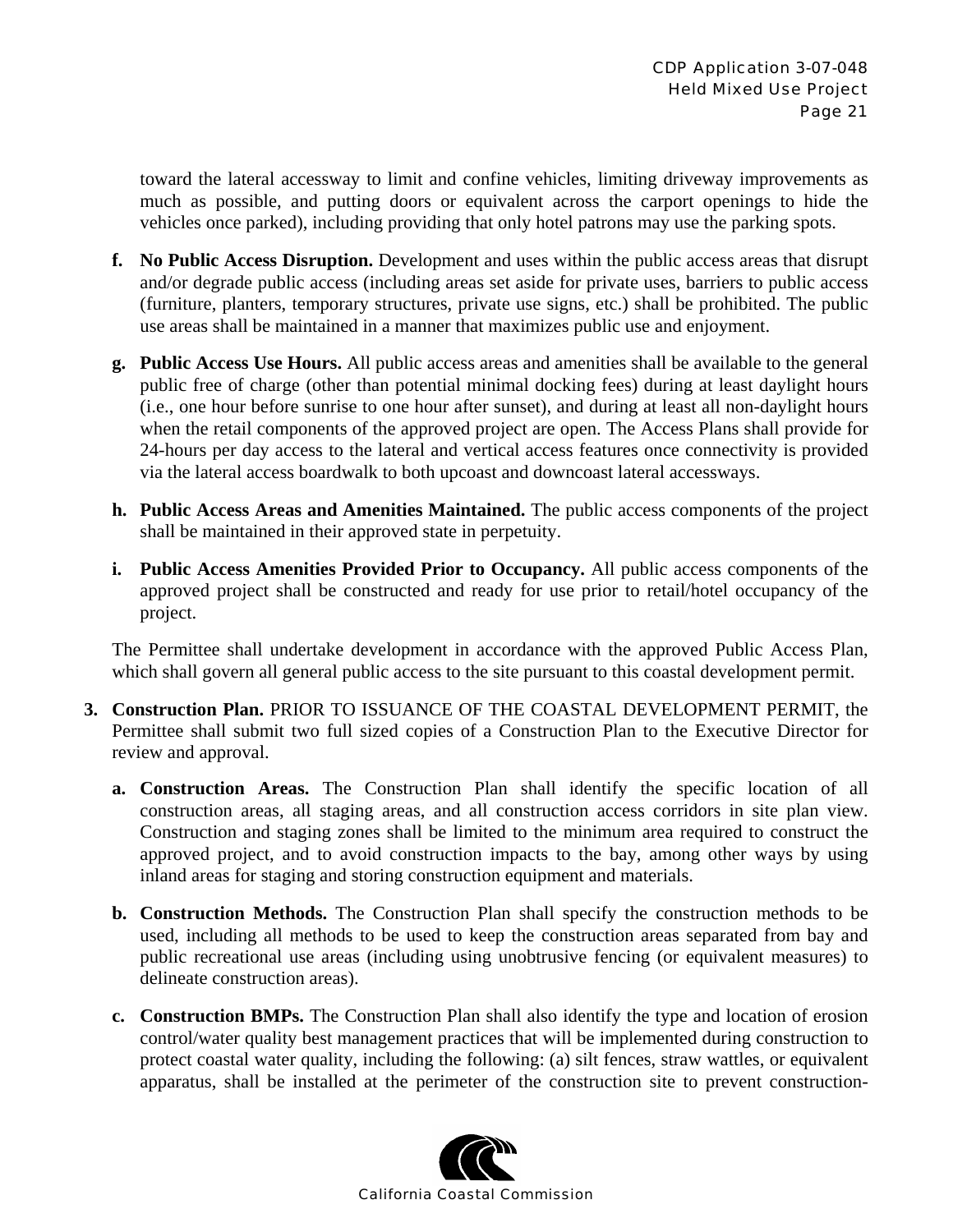related runoff and/or sediment from discharging to the bay; (b) equipment washing, refueling, and/or servicing shall take place at least 50 feet from the bay. All construction equipment shall be inspected and maintained at an off-site location to prevent leaks and spills of hazardous materials at the project site; (c) the construction site shall maintain good construction housekeeping controls and procedures (e.g., clean up all leaks, drips, and other spills immediately; keep materials covered and out of the rain (including covering exposed piles of soil and wastes); dispose of all wastes properly, place trash receptacles on site for that purpose, and cover open trash receptacles during wet weather; remove all construction debris from the site); (d) all erosion and sediment controls shall be in place prior to the commencement of construction as well as at the end of each work day.

- **d. Construction Site Documents.** The Construction Plan shall provide that copies of the signed coastal development permit and the approved Construction Plan be maintained in a conspicuous location at the construction job site at all times, and that such copies are available for public review on request. All persons involved with the construction shall be briefed on the content and meaning of the coastal development permit and the approved Construction Plan, and the public review requirements applicable to them, prior to commencement of construction.
- **e. Construction Coordinator.** The Construction Plan shall provide that a construction coordinator be designated to be contacted during construction should questions arise regarding the construction (in case of both regular inquiries and emergencies), and that their contact information (i.e., address, phone numbers, etc.) including, at a minimum, a telephone number that will be made available 24 hours a day for the duration of construction, is conspicuously posted at the job site where such contact information is readily visible from public viewing areas, along with indication that the construction coordinator should be contacted in the case of questions regarding the construction (in case of both regular inquiries and emergencies). The construction coordinator shall record the name, phone number, and nature of all complaints received regarding the construction, and shall investigate complaints and take remedial action, if necessary, within 24 hours of receipt of the complaint or inquiry.

The Permittee shall undertake construction in accordance with the approved Construction Plan.

- **4. Shoreline Development Stipulations.** By acceptance of this permit, the Permittee acknowledges and agrees, on behalf of itself and all successors and assigns that:
	- **a. No Further Seaward Encroachment.** Any future development, as defined in Section 30106 ("Development") of the Coastal Act, shall be constructed inland of, and shall be prohibited seaward of, the bulkhead except for permitted development associated with construction, maintenance, or repair of the project approved by this coastal development permit.
	- **b. Assumption of Risk, Waiver of Liability and Indemnity Agreement.** The Permittee acknowledges and agrees, on behalf of itself and all successors and assigns: (i) that the site is subject to coastal hazards including but not limited to episodic and long-term shoreline retreat and coastal erosion, high seas, ocean waves, storms, tsunami, tidal scour, coastal flooding, and

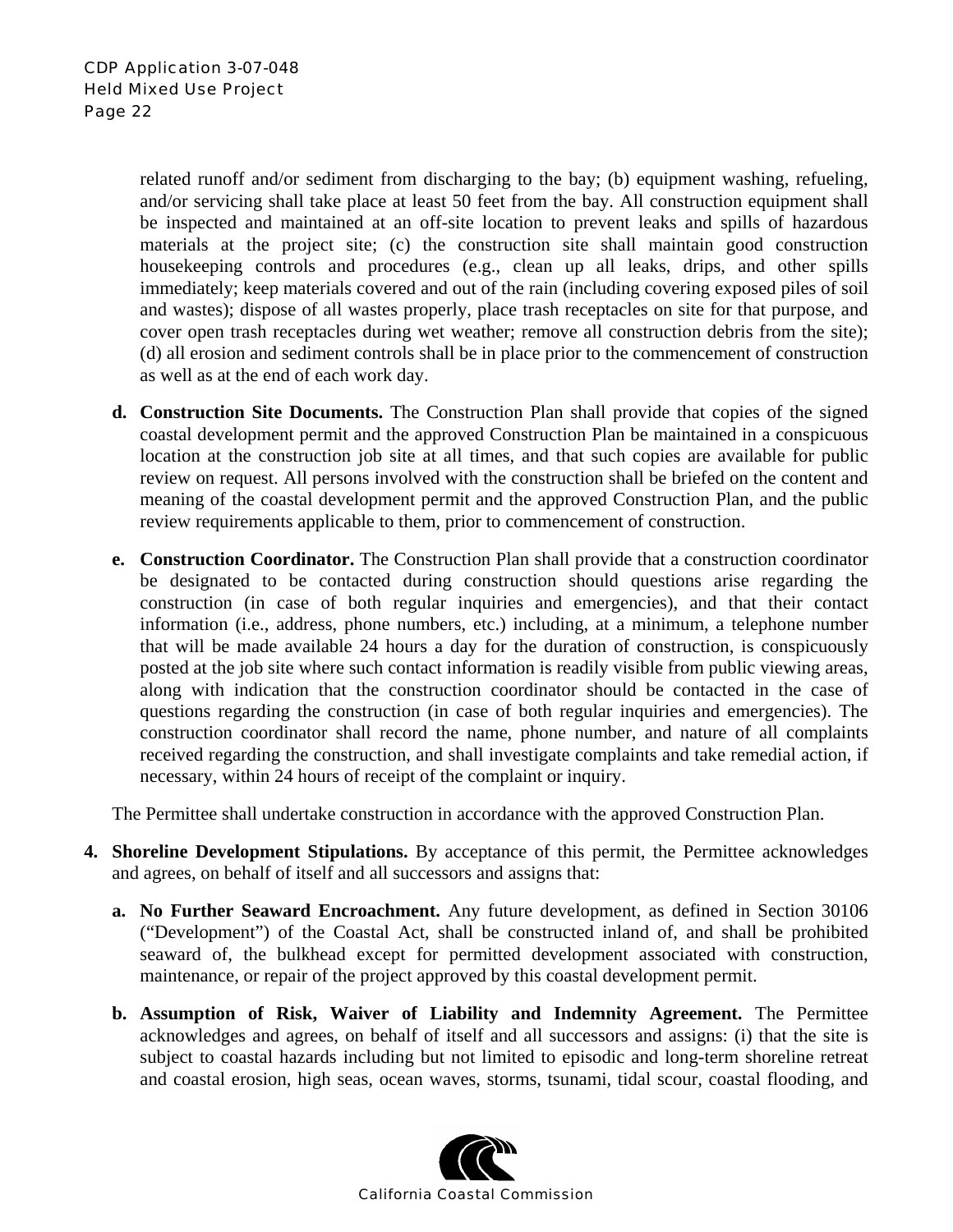the interaction of same; (ii) to assume the risks to the Permittee and the property that is the subject of this permit of injury and damage from such hazards in connection with this permitted development; (iii) to unconditionally waive any claim of damage or liability against the Commission, its officers, agents, and employees for injury or damage from such hazards; (iv) to indemnify and hold harmless the Commission, its officers, agents, and employees with respect to the Commission's approval of the project against any and all liability, claims, demands, damages, costs (including costs and fees incurred in defense of such claims), expenses, and amounts paid in settlement arising from any injury or damage due to such hazards; and (v) that any adverse effects to property caused by the permitted project shall be fully the responsibility of the property owner.

#### **5. Hotel Requirements.**

- **a. Length of Stay Provisions.** All six visitor-serving overnight units shall be open and available to the general public. Rooms may not be rented to any individual, family, or group for more than 29 days per year or for more than 14 days between Memorial Day and Labor Day.
- **b. Conversion Prohibited.** The conversion of the approved hotel units to limited use overnight visitor accommodation units (e.g., timeshare, fractional ownership, etc.) or to full-time occupancy condominium units or to any other units with use arrangements that differ from the approved project shall be prohibited.
- **6. Lower Cost Overnight Accommodations Mitigation Fee.** PRIOR TO COMMENCEMENT OF CONSTRUCTION ACTIVITIES, the Permittee shall submit to the Executive Director for review and approval a plan to establish a Lower Cost Overnight Accommodations Fund (Fund). Subsequent to Executive Director approval of the plan and prior to construction, a sum equal to \$13,860 per room for 25% of the total rooms proposed shall be deposited into an interest bearing account designed to hold the Fund, to be established and managed by one of the following entities as approved by the Executive Director: the City of Morro Bay, the County of San Luis Obispo Parks Department, the Port San Luis Harbor District, the California Department of Parks and Recreation, Hostelling International, or similar entity. The purpose of the Fund account shall be to establish new lower cost overnight visitor-serving accommodations, such as new hostel or tent campground units, at appropriate locations within the coastal zone of San Luis Obispo County near the project site. The entire fee and any accrued interest in the Fund shall be used for the above-stated purpose, in consultation with the Executive Director, within ten years of the fee being deposited into the account. Any portion of the fee that remains after ten years shall be donated to one or more of the State Parks units located along the San Luis Obispo County shoreline (e.g., Estero Bay, Morro Strand, Morro Bay, Montana de Oro, or Pismo Beach State Park), or other organization acceptable to the Executive Director, for the purpose of providing lower cost public access and recreation improvements to and along the shoreline, including improvements to the California Coastal Trail.

PRIOR TO EXPENDITURE OF ANY FUNDS CONTAINED IN THIS ACCOUNT, the Executive Director must review and approve the proposed use of the funds as being consistent with the intent

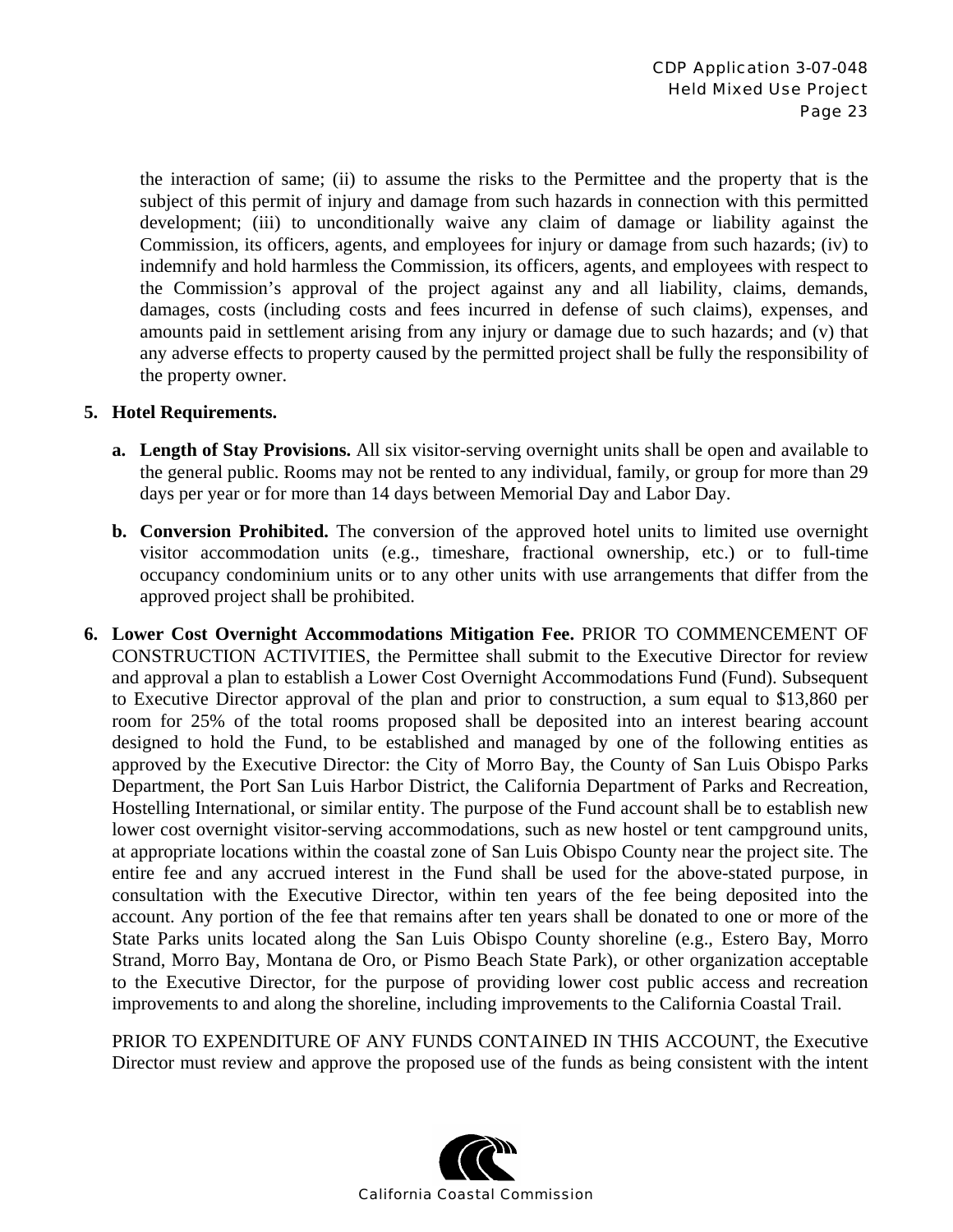and purpose of this condition. In addition, the entity accepting the in-lieu fee funds required by this condition shall enter into a memorandum of understanding (MOU) with the Commission, which shall include, but not be limited to, the following: (1) a description of how the funds will be used to create or enhance lower cost accommodations in the Coastal Zone; (2) a requirement that the entity accepting the funds must preserve these newly created lower cost accommodations in perpetuity; and (3) an agreement that the entity accepting the funds will obtain all necessary regulatory permits and approvals, including but not limited to, a coastal development permit for development of the lower cost accommodations required by this condition.

- **7. Compliance with Local Conditions of Approval.** All conditions imposed by the City under legal authority other than the Coastal Act continue to apply.
- **8. Deed and Lease Restrictions.** PRIOR TO ISSUANCE OF THE COASTAL DEVELOPMENT PERMIT, the Permittee shall submit to the Executive Director for review and approval documentation demonstrating that the Permittee has executed and recorded against the parcel(s) governed by this permit a lease and deed restriction, in a form and content acceptable to the Executive Director: (1) indicating that, pursuant to this permit, the California Coastal Commission has authorized development on the subject property, subject to terms and conditions that restrict the use and enjoyment of that property; and (2) imposing the special conditions of this permit as covenants, conditions and restrictions on the use and enjoyment of the Property. The deed restriction shall include a legal description of the entire parcel or parcels governed by this permit. The deed restriction shall also indicate that, in the event of an extinguishment or termination of the deed restriction for any reason, the terms and conditions of this permit shall continue to restrict the use and enjoyment of the subject property so long as either this permit or the development it authorizes, or any part, modification, or amendment thereof, remains in existence on or with respect to the subject property.

# C. California Environmental Quality Act (CEQA)

Section 13096 of the California Code of Regulations requires that a specific finding be made in conjunction with coastal development permit applications showing the application to be consistent with any applicable requirements of CEQA. Section 21080.5(d)(2)(A) of CEQA prohibits a proposed development from being approved if there are feasible alternatives or feasible mitigation measures available which would substantially lessen any significant adverse effect which the activity may have on the environment.

The City of Morro Bay, acting as the lead CEQA agency, conducted an environmental review for the proposed project per the requirements of CEQA and issued a Negative Declaration with Mitigations.

The Coastal Commission's review and analysis of land use proposals has been certified by the Secretary of Resources as being the functional equivalent of environmental review under CEQA. The Commission